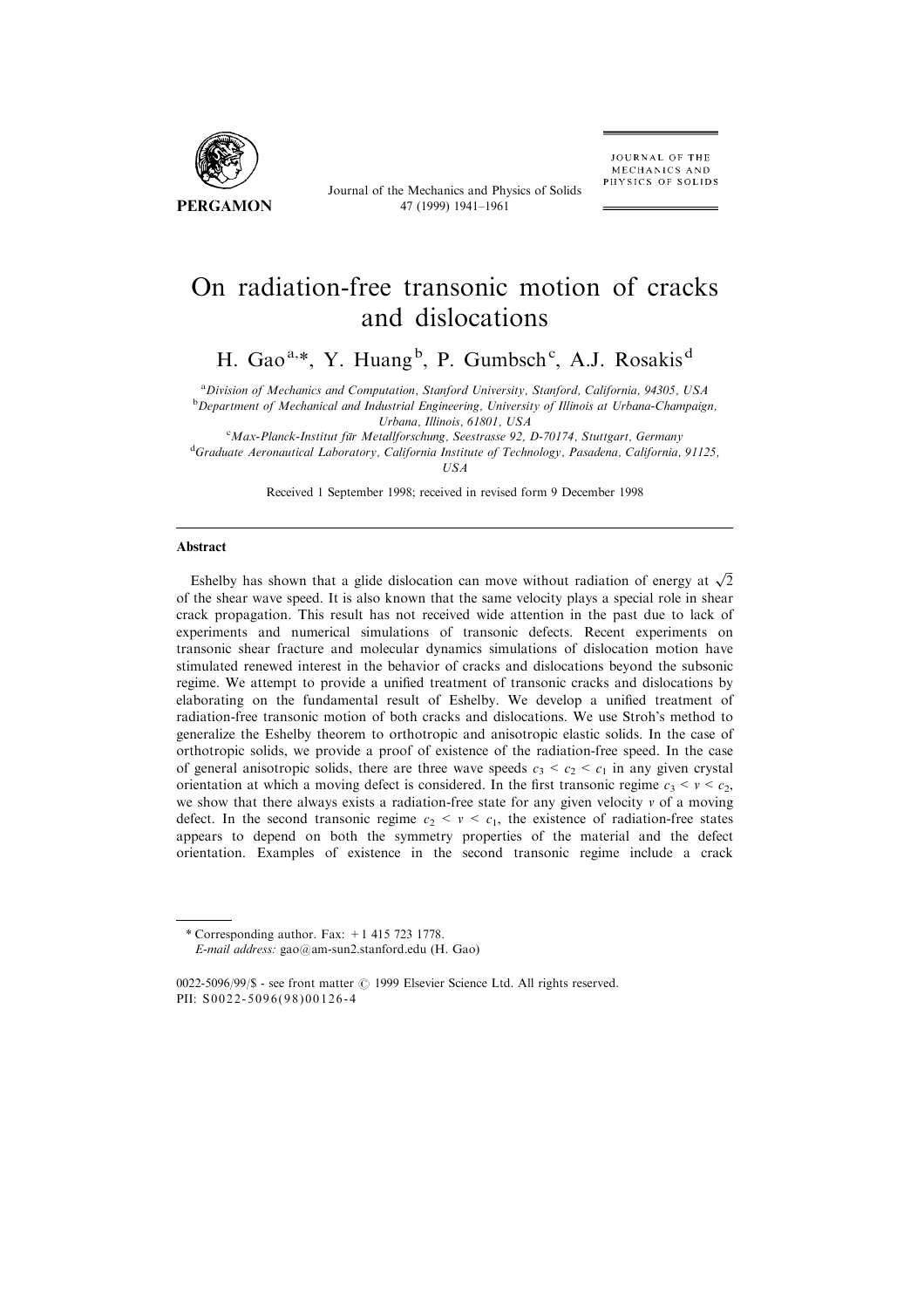propagating in an isotropic solid and a crack propagating along a plane of symmetry in an orthotropic solid.  $\odot$  1999 Elsevier Science Ltd. All rights reserved.

Keywords: A. Crack propagation and arrest; Dislocations; Dynamic fracture; B. Anisotropic material

# 1. Introduction

The mechanics of dynamic fracture has been of significant interest to the understanding of dynamic failure of solids and earthquakes. Although subsonic crack propagation has been thoroughly investigated by analytical, numerical and experimental methods, there is relatively little study on transonic (intersonic) and supersonic fracture (i.e., the crack tip velocity faster than the shear wave speed of the solid). Analysis of seismic data taken during crustal earthquakes shows that shear fracture on a pre-existing fault (weak plane) can propagate a velocity larger than the shear wave speed of the crustal material (e.g., Archuleta, 1982). This has led several researchers to investigate transonic crack growth in elastic homogeneous and isotropic solids (e.g., Burridge, 1973; Burridge et al., 1979; Freund, 1979, 1990; Slepyan, 1981; Simonov, 1983; Georgiadis, 1986; Broberg, 1989). It is established that there are two shock waves propagating with the crack tip when the crack tip velocity exceeds the shear wave speed. Unlike subsonic crack growth, stresses are singular not only at the crack tip, but also on shock waves, which represent lines of strong discontinuity. Another unique feature of transonic crack growth is that the crack tip singularity is not the square-root singularity as in quasi-static or subsonic dynamic crack growth, but depends on the crack tip velocity. In Mode I, both the power of the stress singularity and the dynamic crack tip energy release rate vanish as soon as the crack velocity exceeds the Rayleigh wave speed. In Mode II, the power of the stress singularity is always less than  $1/2$  except at a single crack tip velocity of  $\sqrt{2}c_s$ , at which the classical square-root singularity is preserved, where  $c<sub>s</sub>$  is the shear wave speed of the material. However, there have not been any experiments that can validate the attainment of this crack speed in elastic homogeneous and isotropic solids because a crack always kinks or branches out, deviating from the initial crack plane and having a zig-zag crack path, once the crack tip velocity exceeds only  $0.3-0.4c_s$ (e.g., Freund, 1990; Gao, 1993). Therefore, a wavy crack instability or crack branching always steps in before the crack tip velocity exceeds,  $c_s$ . This has prevented laboratory experiments from detecting transonic crack growth in elastic homogeneous and isotropic solids. The only possibility of attaining transonic conditions is to introduce a weak path (a layer of lower toughness) such that crack growth is confined to this weak path so that crack branching is prevented even in elastic isotropic materials.

To check this hypothesis, Rosakis et al. (1998) performed dynamic high-speed photoelastic experiments on weakly bonded, identical Homalite-100 plates loaded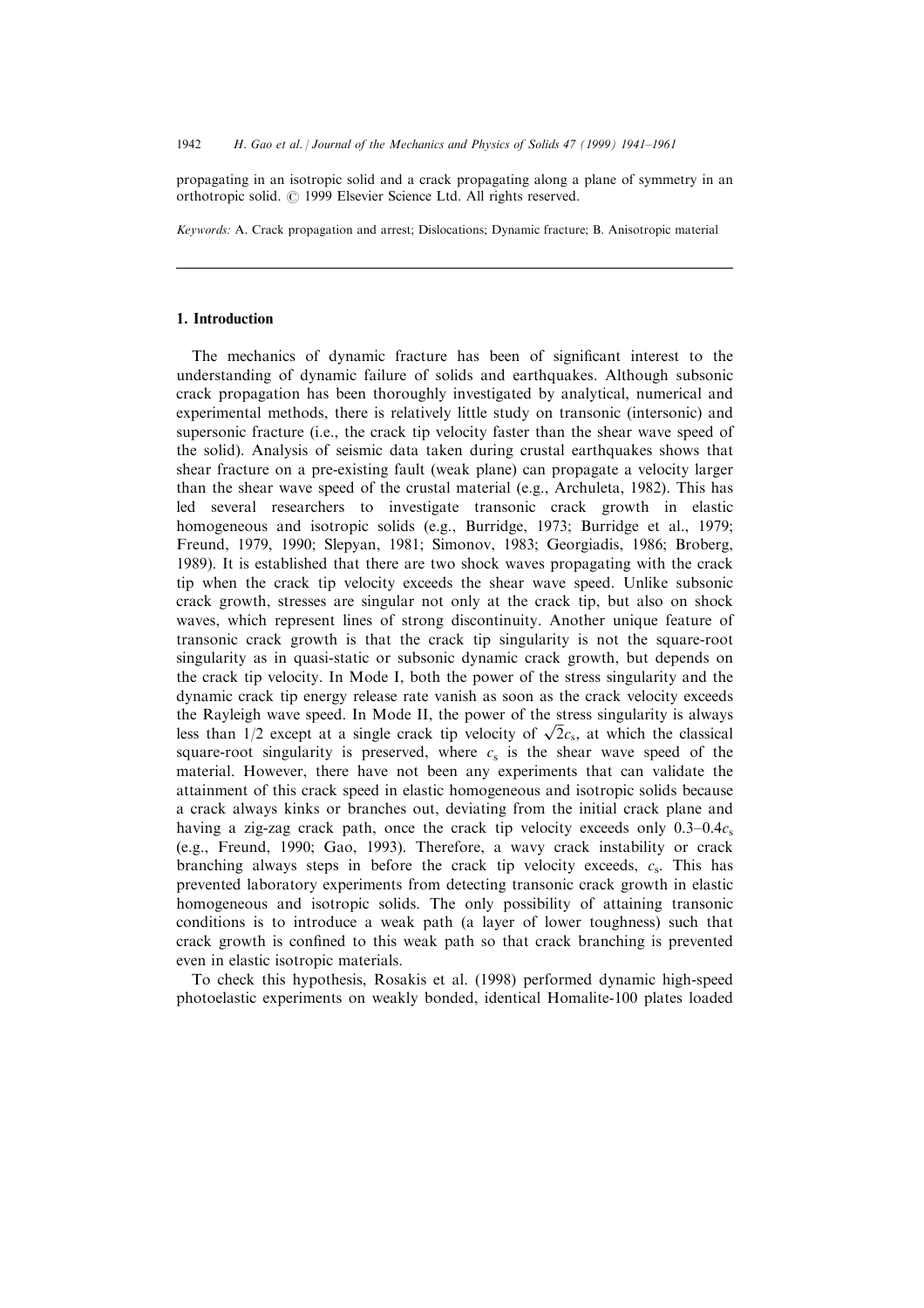in an asymmetric impact configuration. They were able to show that under certain combinations of impact velocity and bond strength, shear dominated transonic cracks are generated and grow along the weak interface. The crack growth velocities were found to vary transiently and to cover the entire transonic regime attaining a maximum just short of the longitudinal wave speed  $c<sub>d</sub>$  of Homalite-100  $(\sim 2100 \text{ m/s})$ . The cracks were again accompanied by well-formed shear shock waves emanating from the crack tip, characteristic of all intersonically growing disturbances. This study clearly demonstrated that Mode-II crack growth is possible even in bonded, identical isotropic solids as long as weak crack paths are available, which are there to allow for Mode-II crack growth and to prevent crack branching.

Recently, Coker and Rosakis (1998) and Liu et al. (1998) have studied the various aspects of dynamic failure of unidirectional fiber-reinforced Graphite/ Epoxy composite materials. On the macroscopic scale, which is much larger than the fiber diameter and fiber spacing, the composite can be considered as an elastic orthotropic solid. Its shear wave speed is 1920 m/s, while the longitudinal wave speeds normal and parallel to the fiber direction are  $2800 \text{ m/s}$  and  $10,000 \text{ m/s}$ , respectively, under plane-stress deformation. It is observed that, even under macroscopic mixed mode loading, a crack always propagated along the fiber direction. This is because the fiber/matrix interfaces are much weaker than the fibers in these composites such that the interfaces form weak crack paths for crack propagation. In Mode-I dynamic fracture, the crack tip velocity never exceeded the Rayleigh wave speed, i.e., transonic crack growth never occurred in Mode I, regardless of the effort to increase the impact velocities of the projectile. Furthermore, the measured dynamic crack tip energy release rate was found to decrease monotonically with the crack tip velocity up to the Rayleigh wave speed. In Mode II, however, the crack tip velocity not only exceeded the shear wave speed of 1920 m/s, but also transiently approached a much higher speed of about 9000 m/s and finally settled to a steady state speed of about 8000 m/s and remained at this speed for a substantial period of time in the experiment.

Motivated by these experimental studies, Huang et al. (1999) investigated the asymptotic field near a crack tip propagating intersonically in a homogeneous, elastic orthotropic solid. The crack tip velocity is between the shear wave speed and the higher longitudinal wave in the stiff (fiber) direction of the orthotropic solid. In Mode II, the asymptotic analysis shows that there exists a single crack tip velocity (higher than the shear wave speed) that gives a finite, non-vanishing crack tip energy release rate. At all other intersonic crack tip velocities the required crack tip energy release rate is zero. An expression of this critical velocity is given analytically in terms of the mechanical properties of the orthotropic composite. For the Graphite/Epoxy unidirectional fiber-reinforced composites, the predicted critical crack tip velocity agrees well with the stable crack tip velocity at which the crack grew in a near steady state for a substantial period of time in shear load dominated experiments (Coker and Rosakis, 1998). Therefore, based on the requirement of a finite, non-vanishing crack tip energy release rate, Huang et al. (1999) concluded that Mode-I intersonic crack propagation is impossible,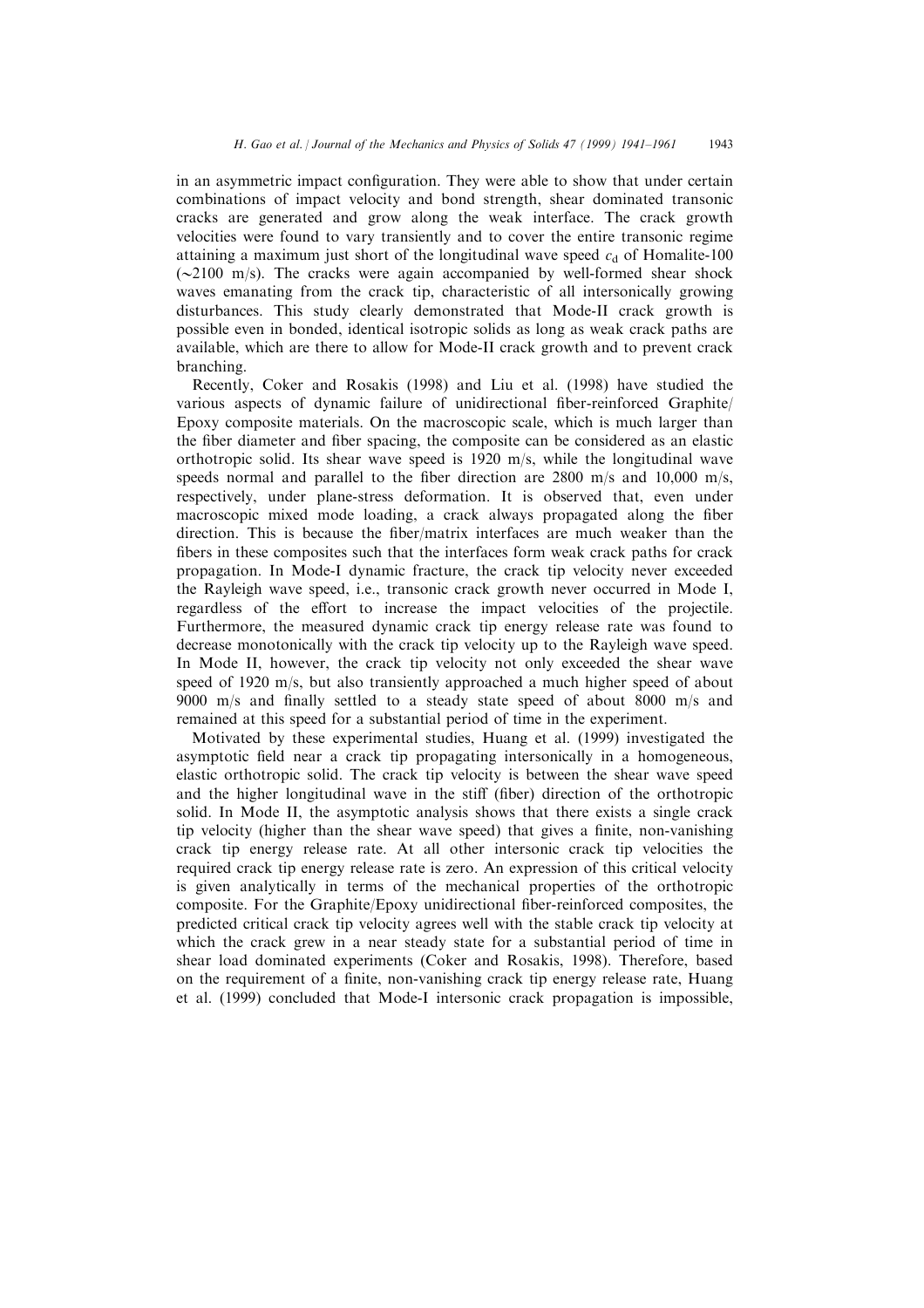and Mode-II intersonic crack growth tends to approach a stable crack tip velocity which depends only on the material properties.

From the point of view that a steady state crack can be modeled as a continuous array of Somigliana dislocations moving at the same speed, it is curious to see if the behavior of a transonic crack can be linked to that of a transonic dislocation. Eshelby (1949) has shown that there exists a critical velocity equal to  $\sqrt{2}c_s$  at which the stress field around a uniformly moving glide dislocation is of purely subsonic form such that the dislocation moves without radiation of energy. Weertman (1967, 1969) studied transonic motion of both glide and climb dislocations and found that the Eshelby speed does not apply to a moving climb dislocation. Payton (1989, 1995) studied transient and steady state stresses around a transonic glide dislocation moving in a transversely isotropic elastic solid and showed that the radiation disappears at a critical speed. Molecular dynamics studies have shown that dislocations often propagate beyond the subsonic regime. Hoover et al. (1977) applied non-equilibrium molecular dynamics to the generation and steady propagation of edge dislocations and reported both subsonic and transonic dislocation propagation. Zhang et al. (1995) reported dislocation emission from a crack tip at both subsonic and transonic speeds. Recent molecular dynamics simulations by Gumbsch and Gao (1999) have shown that dislocations can move transonically and even supersonically (faster than both shear and longitudinal wave speeds) if they are subjected to sufficiently high shear stresses and if they are created as transonic dislocations by strong stress concentration. In the case of transonic motion, Gumbsch and Gao observed dislocation velocities around  $\sqrt{2}c_s$ . Abraham et al. (1994) have also observed propagation of transonic dislocations from a crack tip 9 in  $6-12$  Lenard–Jones solids.

Motivated by the experimental and numerical studies of transonic motion of cracks and dislocations, an attempt is made in this paper to provide a unified treatment of radiation-free transonic cracks and dislocations. We develop a mathematical framework in which the radiation-free cracks and dislocations can be studied simultaneously for comparison. We show that radiation-free transonic motion of a glide dislocation in an isotropic solid is indeed possible at  $\sqrt{2}c_s$ , rederiving the Eshelby theorem, and that such a critical speed does not apply to a climb dislocation, verifying the analysis of Weertman (1967). These results are then linked to radiation-free motion of Mode II shear cracks at  $\sqrt{2}c_s$ , which  $corresponds$  to a square-root singular crack tip stress field (Freund, 1979; Broberg, 1989). We use Stroh's method to generalize the Eshelby theorem to orthotropic and anisotropic elastic solids. In the case of orthotropic solids, the results agree with the analysis of asymptotic crack tip field of Huang et al. (1999) and agrees well with experimental observations of steady state transonic shear fracture in fiber-reinforced composites (Coker and Rosakis, 1998). We give a proof of existence of the radiation-free speed in the orthotropic case. In the case of general anisotropic solids, there are three wave speeds  $c_3 < c_2 < c_1$  in any given crystal orientation at which a moving defect is considered. In the first transonic regime  $c_3 < v < c_2$ , we show that there always exists a radiation-free state for any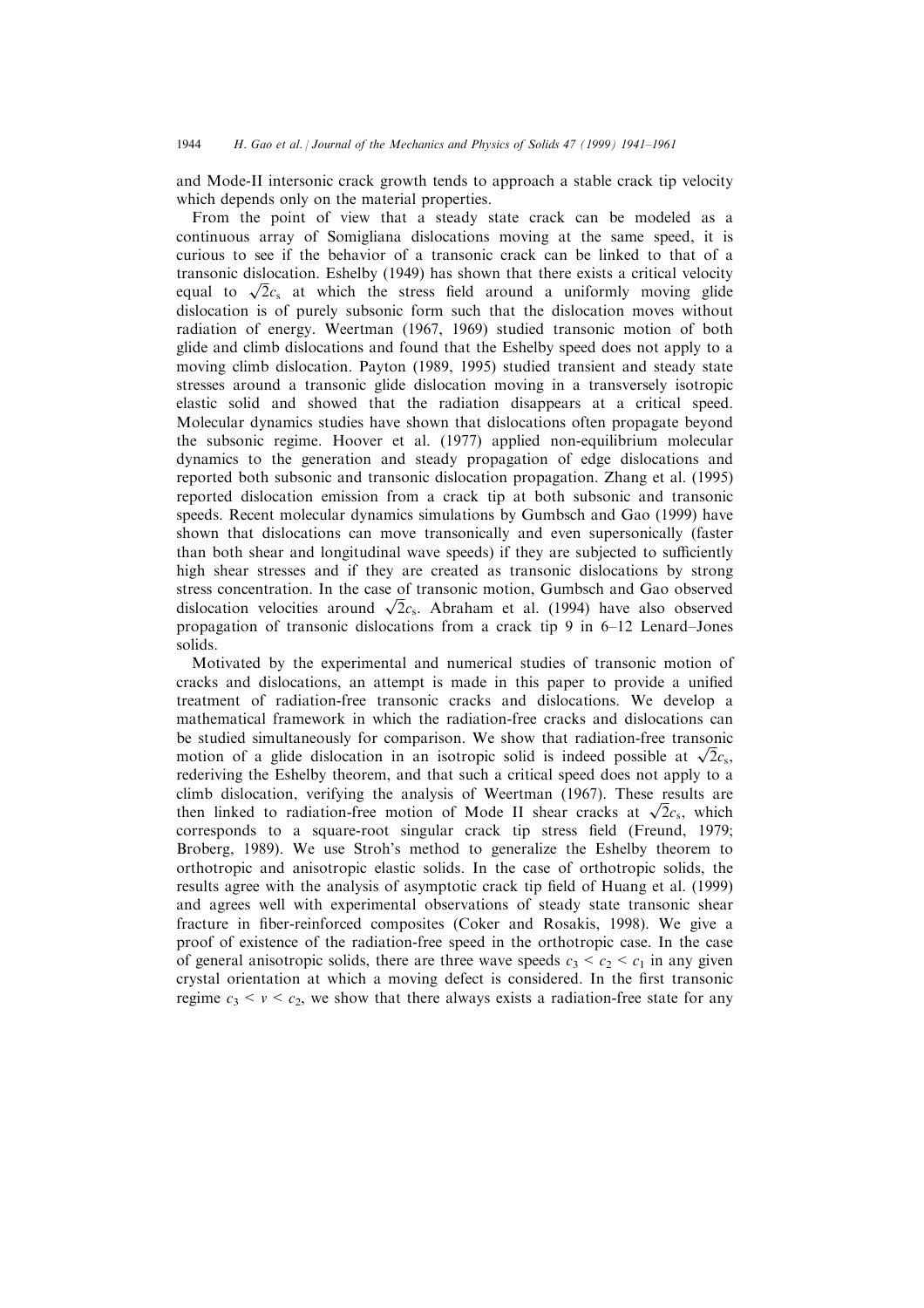given velocity of the defect. In the second transonic regime  $c_2 < v < c_1$ , the existence of radiation-free states appears to depend on both the symmetry properties of the material and the defect orientation. Examples of existence include a crack propagating in an isotropic solid and a crack propagating along a plane of symmetry in an orthotropic solid.

# 2. Transonic defects in isotropic solids

# 2.1. Supersonic radiation

It is known that supersonic motion of defects such as cracks and dislocations involves shock fronts, or traveling velocity discontinuity surfaces. These shock fronts transport energy away from the plane on which such defects move. The conventional wisdom is that steady-state motion in the supersonic regime cannot be maintained by externally applied loads. For dislocation motion, a possible way of achieving supersonic motion is by transforming the slip plane to a state of lower energy, as in the case of a partial dislocation removing a stacking fault (Hirth and Lothe, 1982).

A uniformly moving crack can be considered as consisting of a continuous array of dislocations moving at the same speed. The appearance of shock fronts at cracks and dislocations can be understood by examining the simplest case of a supersonic screw dislocation. In that case, the out-of-plane displacement satisfies the wave equation

$$
c_s^2 \nabla^2 u_3 = \ddot{u}_3,\tag{1}
$$

where  $\nabla^2$  is the Laplace operator,  $u_3$  means derivative of  $u_3$  with respect to time,

$$
c_{\rm s} = \sqrt{\frac{\mu}{\rho}}\tag{2}
$$

is the shear wave speed,  $\mu$  and  $\rho$  being the shear modulus and material density, respectively.

The solution to the above equation of motion for a screw dislocation moving at a supersonic speed  $v > c_s$ , is (Hirth and Lothe, 1982)

$$
u_3 = \frac{1}{2}bH(c_8t - x_1\cos\alpha - x_2\sin\alpha), \quad x_2 > 0
$$
  

$$
u_3 = -\frac{1}{2}bH(c_8t - x_1\cos\alpha + x_2\sin\alpha), \quad x_2 < 0,
$$
 (3)

where  $H(\ldots)$  is the Heaviside step function  $(H(x)=0$  when  $x < 0$  and  $H(x)=1$ when  $x>0$  and the angle

$$
\cos \alpha = c_s/v \tag{4}
$$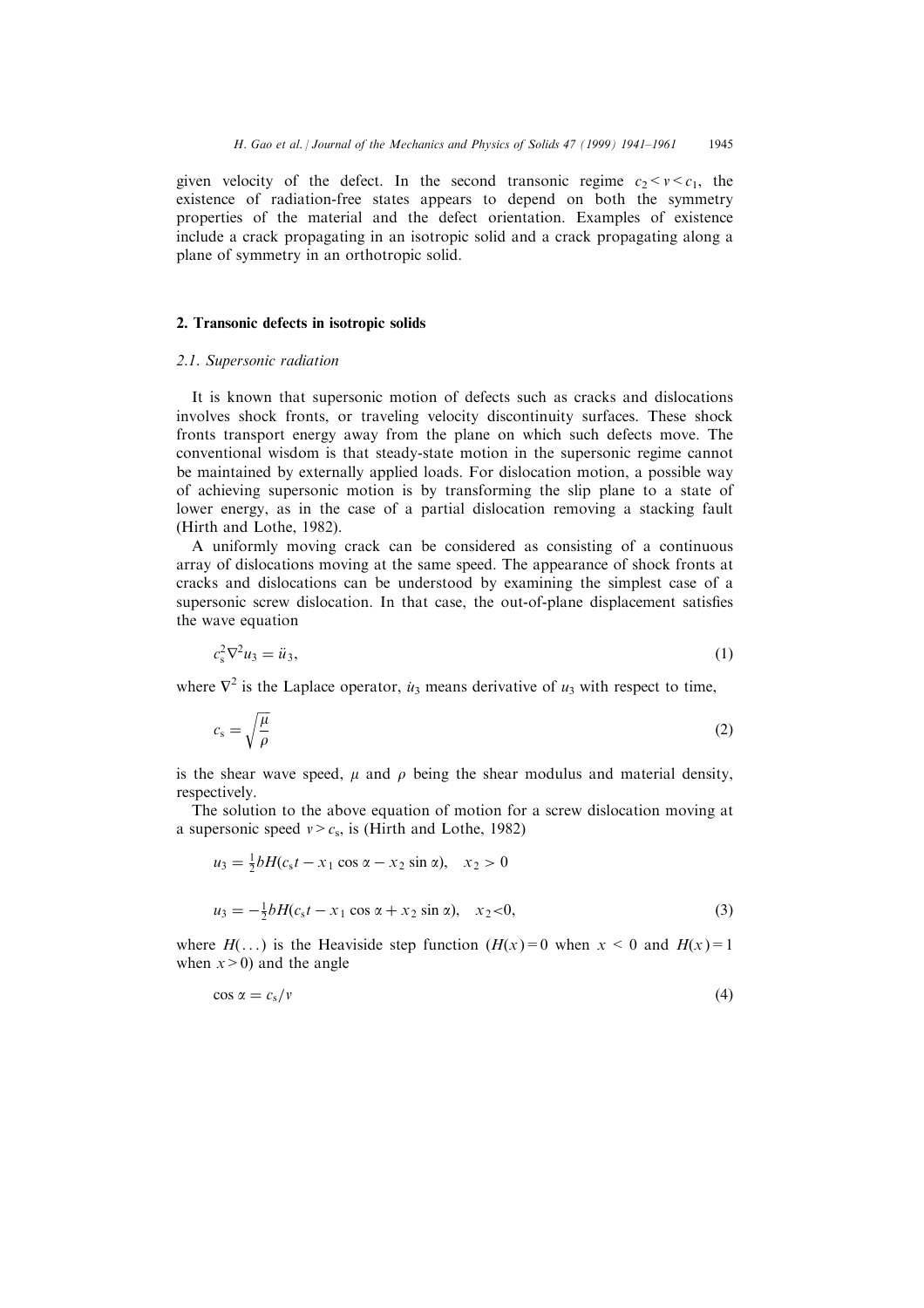determines the orientation at which the two diverging shock fronts move and carry energy away from the dislocation.

The above shock front solution characterizes the general feature of the deformation field of a dislocation or a crack (as an array of dislocations) in the supersonic regime. In the case of plane strain or plane stress deformation, the solution is usually more complicated due to the presence of an additional wave speed, the longitudinal wave speed

$$
c_{\rm d} = \sqrt{\frac{\lambda + 2\mu}{\rho}},\tag{5}
$$

where  $\lambda$  and  $\mu$  are Lamé's constants. The longitudinal wave speed is roughly  $\sqrt{3}$ times the shear wave speed  $c_s$  when the Poisson ratio is around 0.25. Three velocity regimes could be identified, with subsonic regime defined in the velocity range  $0 \le v \le c_s$ , intersonic or transonic in the range  $c_s \le v \le c_d$ , and supersonic in the range  $v > c_d$ . The transonic regime  $c_s < v < c_d$  is of special interest because there is a supersonic component of the solution with respect to the shear wave and a subsonic component with respect to the longitudinal wave. A transonic defect moves with shock fronts characterized by the shear wave speed and is also subjected to a subsonic stress field characterized by the longitudinal wave speed.

# 2.2. The mathematical solution of a radiation-free transonic defect

In two-dimensional elastodynamics, the in-plane displacements are often represented in terms of two potential functions  $\phi$  and  $\psi$  as

$$
u_1 = \phi_{,1} + \psi_{,2}, \quad u_2 = \phi_{,2} - \psi_{,1}, \tag{6}
$$

where comma indicates differentiation (e.g.,  $\phi_1 = \partial \phi / \partial x_1$ ). Combining these equations with equilibrium equations indicates

$$
c_{\rm d}^2 \nabla^2 \phi = \ddot{\phi}, \quad c_{\rm s}^2 \nabla^2 \psi = \ddot{\psi} \,. \tag{7}
$$

Therefore, the potential  $\phi$  represents the part of the displacement field associated with the longitudinal wave and  $\psi$  represents that associated with the shear wave. In the transonic velocity regime,  $\phi$  remains subsonic while  $\psi$  takes the form of shock front solutions similar to (3).

We are interested in the question whether there exists a radiation-free, purely subsonic solution for a crack or a dislocation moving in the transonic velocity regime. One approach to this question is to derive the full solution of a moving defect and examine the conditions under which the supersonic components vanish. An alternative approach is to probe the existence of a purely subsonic solution in the transonic regime. The equivalence of the two approaches are guaranteed by the uniqueness theorem of elasticity. The latter approach is more convenient for our present purpose and will be adopted here.

We seek purely subsonic solutions for a defect moving at a speed in the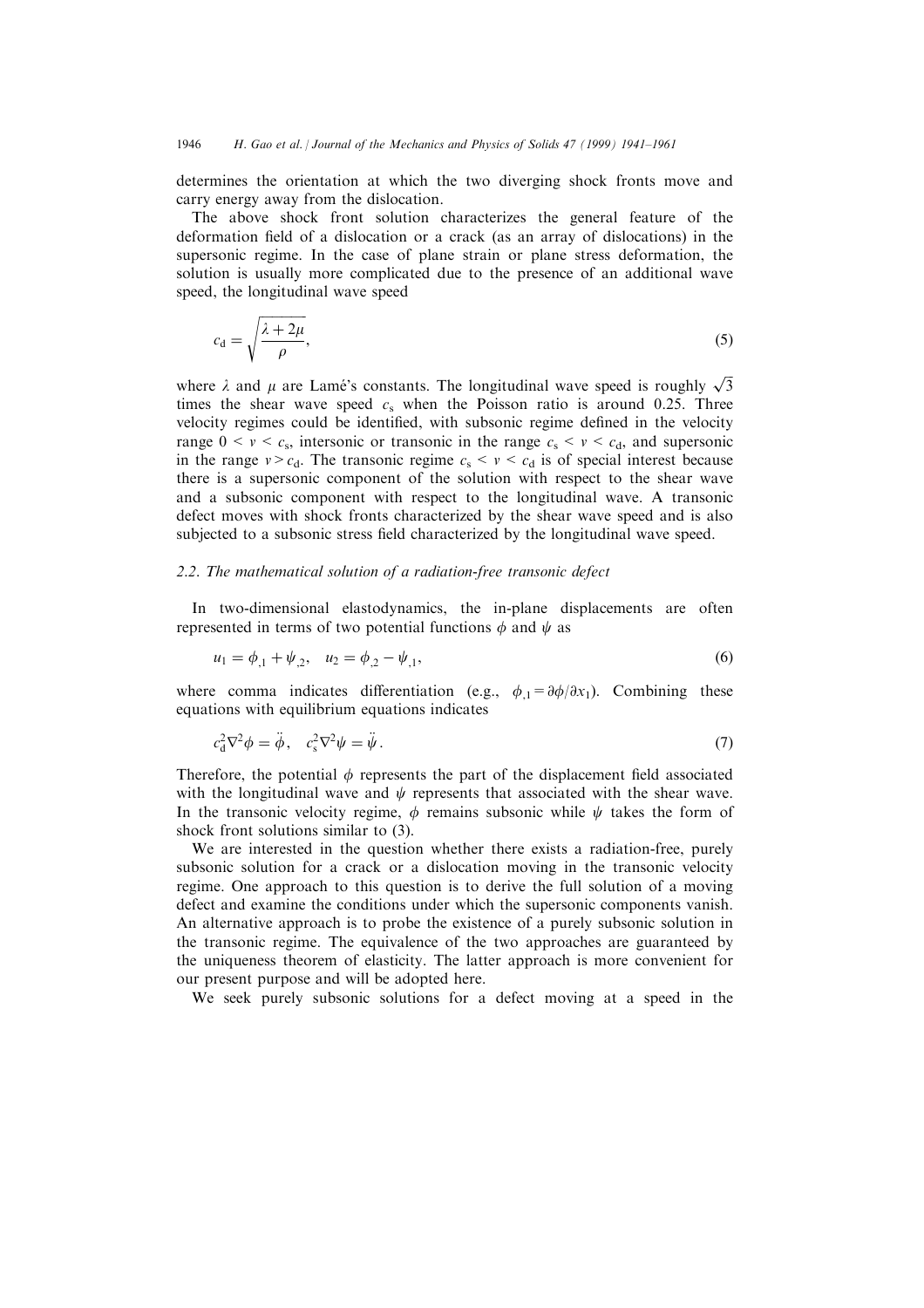transonic regime  $c_s < v < c_d$ . This class of solutions exists only if the supersonic component  $\psi$  exactly vanish, in which case the displacement field becomes irrotational,

$$
u_k = \phi_{k}.\tag{8}
$$

Each component of the displacement vector independently satisfies the wave equation

$$
c_{\rm d}^2 \nabla^2 u_k = \ddot{u}_k,\tag{9}
$$

which under the steady-state condition can be rewritten as

$$
\alpha_d^2 u_{k,11} + u_{k,22} = 0,\tag{10}
$$

where

$$
\alpha_{\rm d}^2 = 1 - \frac{v^2}{c_{\rm d}^2}.\tag{11}
$$

The general form for a possible solution is

$$
u_i = \text{Re}\left[A_i f(x_1 - vt + i\alpha_d x_2)\right],\tag{12}
$$

where Re stands for the real part of a complex variable, and  $A_i$  are two arbitrary complex constants that are linked by the relation

$$
A_2 = i\alpha_d A_1 \tag{13}
$$

due to the irrotationality of displacements. Here we have taken  $f(z) = \bar{f}(z)$ , which is a valid assumption for crack and dislocation problems to be considered in this paper.

The stress field associated with the radiation-free transonic defect is

$$
\sigma_{11} = \rho(c_{d}^{2}\nabla^{2}\phi - 2c_{s}^{2}\phi_{,22}) = \rho(v^{2}\phi_{,11} - 2c_{s}^{2}\phi_{,22})
$$
  
\n
$$
\sigma_{22} = \rho(c_{d}^{2}\nabla^{2}\phi - 2c_{s}^{2}\phi_{,11}) = \rho(v^{2} - 2c_{s}^{2})\phi_{,11}
$$
  
\n
$$
\sigma_{12} = 2\rho c_{s}^{2}\phi_{,12}.
$$
\n(14)

A quantity that will be convenient for our subsequent discussions on transonic dislocations is the resultant body force on the material within a closed contour surrounding the dislocation. Following Stroh (1962), let c be such a closed contour surrounding the dislocation and moving with it without change of shape. The stresses contribute a resultant force on the material inside  $c$  of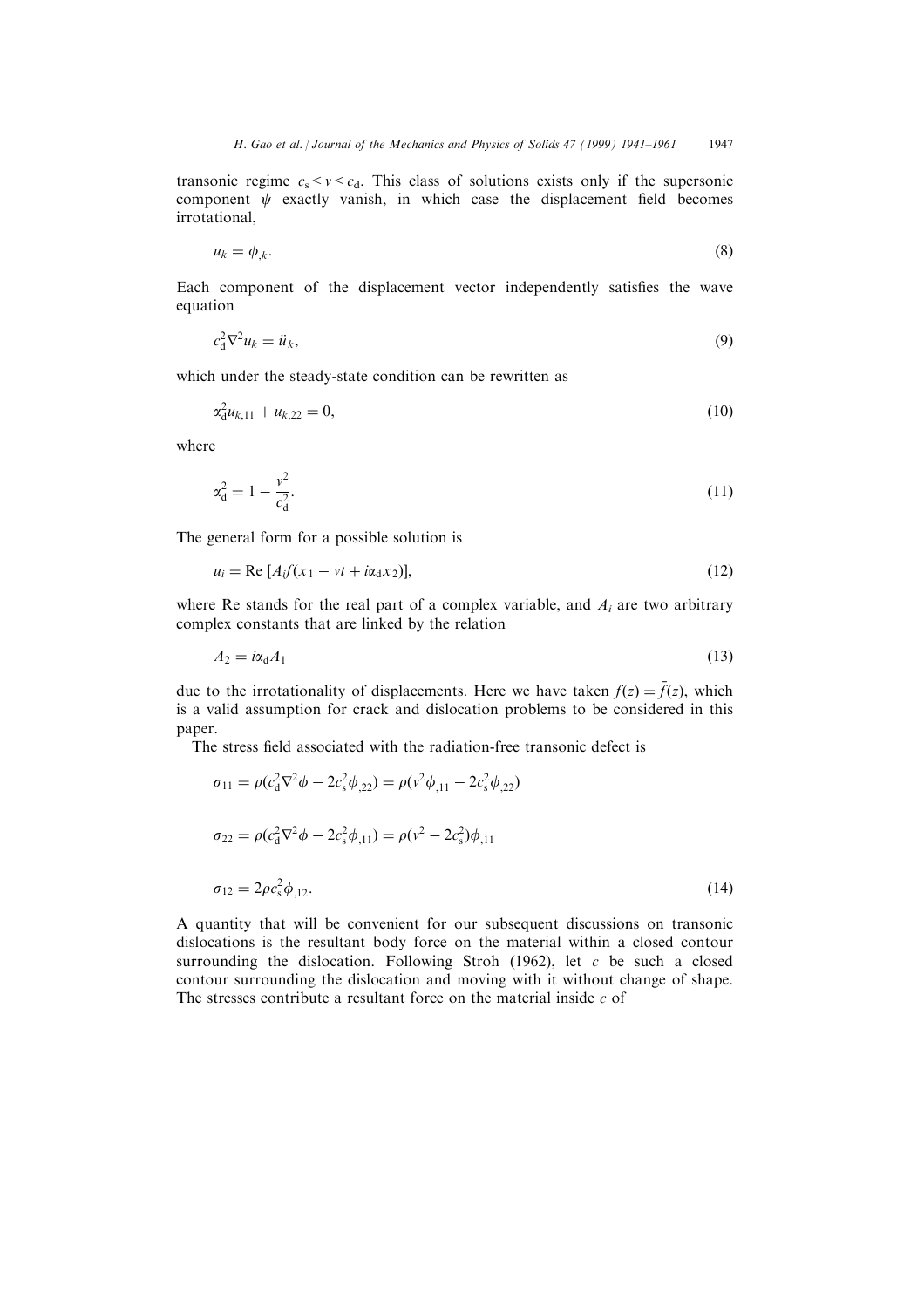1948 H. Gao et al. | Journal of the Mechanics and Physics of Solids 47 (1999) 1941-1961

$$
F'_{i} = \oint_{c} \sigma_{ij} n_{j} \, \mathrm{d}s,\tag{15}
$$

where  $n_i$  is the unit normal to c. The rate at which momentum flows into c is

$$
F'_{i} = \oint_{c} \rho \dot{u}_{i} v n_{1} \, \text{d}s. \tag{16}
$$

In a steady state, the net change of linear and angular momentum inside  $c$  must be zero. Conservation of linear momentum indicates that the resultant body force  $F_i$  is

$$
F_i = -F'_i - F'_i. \tag{17}
$$

Substituting  $(14)$  and  $(8)$  into  $(15)–(17)$  yields the resultant forces

$$
F_1 = 2\rho c_s^2 \int_C \frac{\partial \phi_{,2}}{\partial s} ds = 2\rho c_s^2 [\![\phi_{,2}]\!],
$$
  

$$
F_2 = \rho (v^2 - 2c_s^2) \int_C \frac{\partial \phi_{,1}}{\partial s} ds = \rho (v^2 - 2c_s^2) [\![\phi_{,1}]\!].
$$
 (18)

The notation  $\lbrack \cdot \cdot \cdot \rbrack$  is used to denote the jump in a multivalued function along the closed contour c.

# 2.3. The radiation-free transonic crack

Previous studies on transonic fracture (Freund, 1979; Broberg, 1989) in isotropic solids have emphasized on the asymptotic nature of the crack tip field. Here we will examine the transonic crack from a slightly different perspective by seeking solutions of a purely subsonic nature in the transonic regime. This will allow us to form a unified view on the radiation-free motion of both cracks and dislocations.

We seek purely subsonic solutions for a crack moving at a speed in the transonic regime  $c_s < v < c_d$ . Following the framework of Section 2.2, a possible solution is

$$
u_i = \text{Re}\left[A_i\sqrt{x_1 - vt + i\alpha_d x_2}\right],\tag{19}
$$

where  $A_i$  are complex constants linked by (13). The stresses can be derived from the displacements by (14) as

$$
\sigma_{11} = \rho(v^2 u_{1,1} - 2c_s^2 u_{2,2}),
$$
  
\n
$$
\sigma_{22} = \rho(v^2 - 2c_s^2)u_{1,1},
$$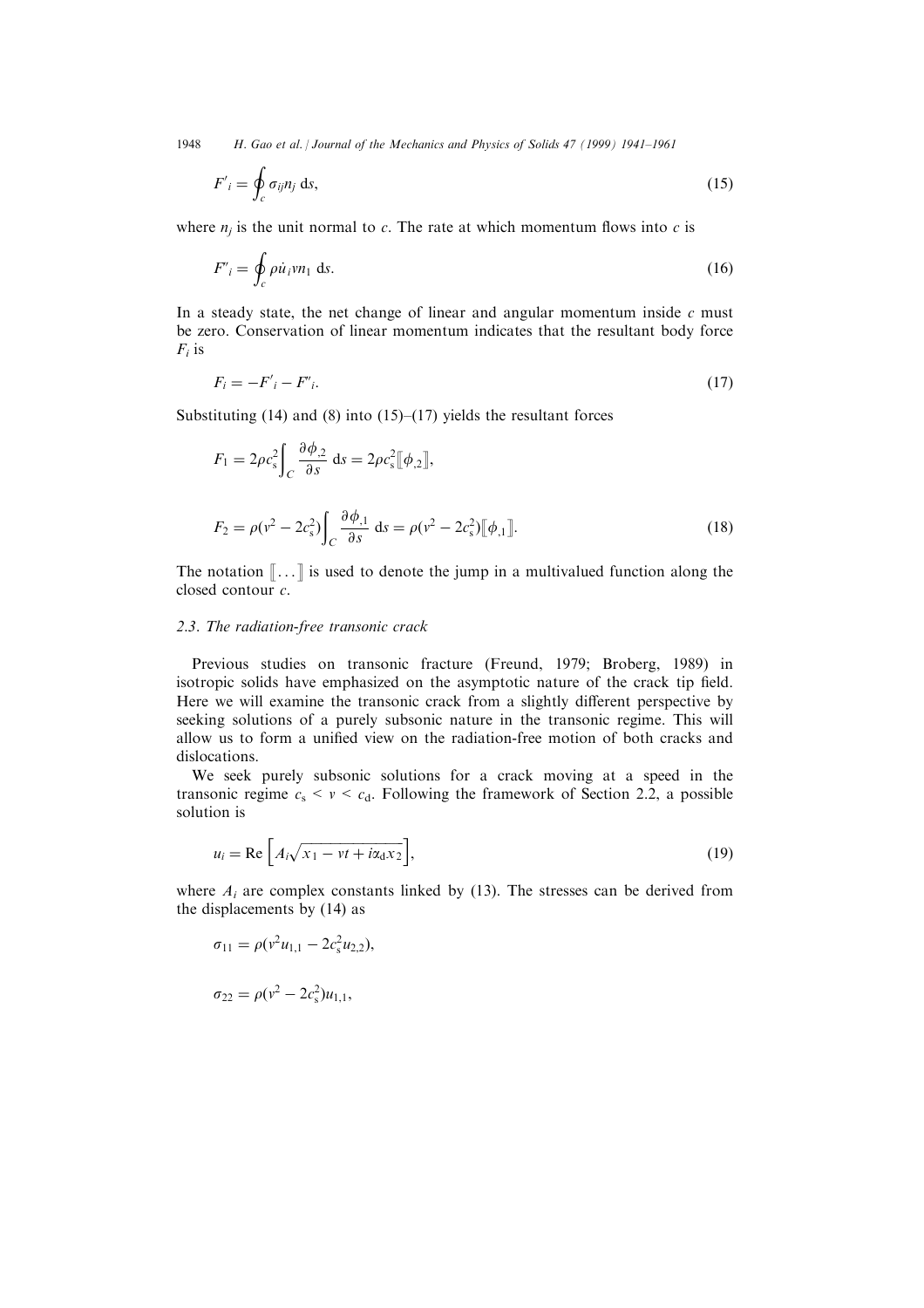H. Gao et al. / Journal of the Mechanics and Physics of Solids 47 (1999) 1941–1961 1949

$$
\sigma_{12} = 2\rho c_s^2 u_{2,1}.
$$
\n(20)

Obviously, there exists no solution for a radiation-free Mode I crack in  $c_s < v < c_d$ , which can be seen from the fact that both  $A_1$  and  $A_2$  have to vanish in order to satisfy the symmetry condition  $\sigma_{12}=0$  on the crack plane.

In the case of a Mode II crack, the symmetry condition  $\sigma_{22}=0$  along the crack plane is satisfied at the critical speed  $v_{rf} = \sqrt{2}c_s$ . The traction-free condition along the crack face is satisfied if we choose the complex constants  $A_1$  and  $A_2$  as

$$
A_2 = \frac{K}{\rho c_s^2 \sqrt{2\pi}}, \quad A_1 = \frac{K}{i\rho c_s^2 \alpha_d \sqrt{2\pi}},\tag{21}
$$

where  $K$  is the stress intensity factor defined such that the shear stress ahead of the crack tip is

$$
\sigma_{12} = \frac{K}{\sqrt{2\pi(x_1 - vt)}}.\tag{22}
$$

Correspondingly, the relative crack surface displacements are

$$
\Delta u_1 = \frac{2K}{\rho c_s^2 \alpha_d \sqrt{2\pi}} \sqrt{\nu t - x_1}, \quad \Delta u_2 = 0.
$$
\n(23)

The usual crack closure integral leads to the relationship between the energy release rate  $G$  and stress intensity factor  $K$  as

$$
G = \frac{K^2}{4\rho c_s^2 \alpha_d} = \frac{\beta K^2}{E},\tag{24}
$$

where

$$
\beta = \frac{1+v}{2} \sqrt{\frac{1-v}{v}},\tag{25}
$$

which is around 1.08 when  $v=0.25$ .

The above results indicate that radiating shock fronts disappear when a crack under Mode II loading moves exactly at the speed  $\sqrt{2}c_s$ . The implication is that a Mode II crack can achieve a steady state motion at  $\sqrt{2}c_s$ . From the pathindependent property of the J-integral, a radiation-free crack must have an inverse-square-root singularity, which confirms previous asymptotic analysis of transonic cracks (e.g., Freund, 1979; Broberg, 1989).

#### 2.4. The radiation-free transonic dislocation

Rapid propagation of dislocations beyond subsonic regime has also been investigated in the past (Weertman, 1967, 1969; Hirth and Lothe, 1982). Eshelby  $(1949)$  first noted that the character of a transonic gliding edge dislocation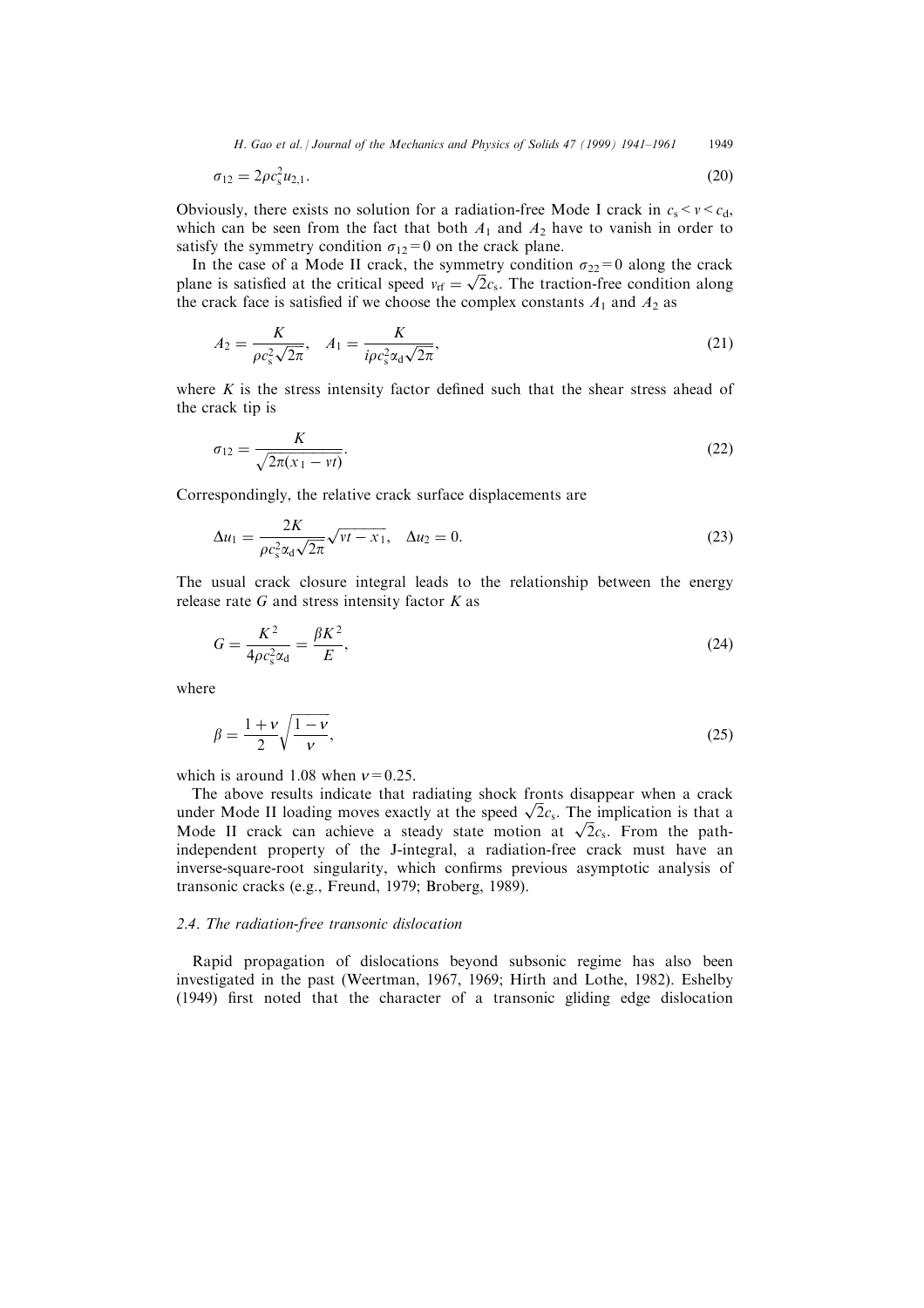becomes purely subsonic at a particular speed  $\sqrt{2}c_s$ . In other words, the radiating shock fronts disappear when a gliding edge dislocation moves exactly at the speed  $\sqrt{2}c_s$ . If a Mode II shear crack is considered as a continuous array of gliding edge dislocations, the Eshelby result implies that a Mode II shear crack propagating at  $\sqrt{2}c_s$  is free of radiation and must have the inverse-square-root singularity. A unified view of transonic defects is that the critical speed  $\sqrt{2}c_s$  represents an isolated radiation-free state within the transonic velocity regime.

The radiation-free dislocation problem could be analyzed in the same manner as the radiation-free crack. Let us seek purely subsonic solutions for an edge dislocation moving at a transonic speed  $c_s < v < c_d$ . In order to see the mathematical connection with the transonic crack analysis, we shall not impose the restriction that the dislocation be of glide type, as in the analysis of Eshelby (1949). Rather we consider an arbitrary Burgers vector even though it may be physically impossible for a climb type edge dislocation to propagate near elastic wave speeds. The general form of the dislocation solution we seek is

$$
u_i = \text{Re}[A_i \ln(x_1 - vt + i\alpha_d x_2)] \tag{26}
$$

where the complex constants  $A_i$  are related to each other by (13).

For a uniformly moving dislocation, there exist no resultant forces on the material inside a closed contour  $c$  surrounding the dislocation. For the dislocation problem, we note that  $[\![\phi_{1}]\!]$  and  $[\![\phi_{2}]\!]$  define the components of Burgers vector,

$$
\llbracket \phi_{,1} \rrbracket = b_1, \quad \llbracket \phi_{,2} \rrbracket = b_2. \tag{27}
$$

From (18), for non-trivial solutions, the zero resultant force condition gives

$$
[\![\phi_{,2}]\!] = b_2 = 0, \quad v = \sqrt{2}c_s. \tag{28}
$$

Thus the only non-trivial solution for a radiation-free transonic dislocation is a glide edge dislocation with  $b_1 \neq 0$  moving at  $\sqrt{2}c_s$ . A transonic Mode I crack can be represented as an array of climb-type edge dislocations, hence no radiation-free state can be found. On the other hand, a steady state transonic Mode II shear crack can be represented as an array of gliding edge dislocations moving at the same speed. This perspective provides a unified view of radiation-free transonic motion of cracks and dislocations.

The radiation-free solution of a transonic glide edge dislocation is simply given by (26) with

$$
A_1 = \frac{b_1}{2\pi i}, \quad A_2 = \frac{\alpha_d b_1}{2\pi}.
$$
 (29)

#### 3. Transonic defects in anisotropic solids

The discussions in Section 2 on radiation-free transonic cracks and dislocations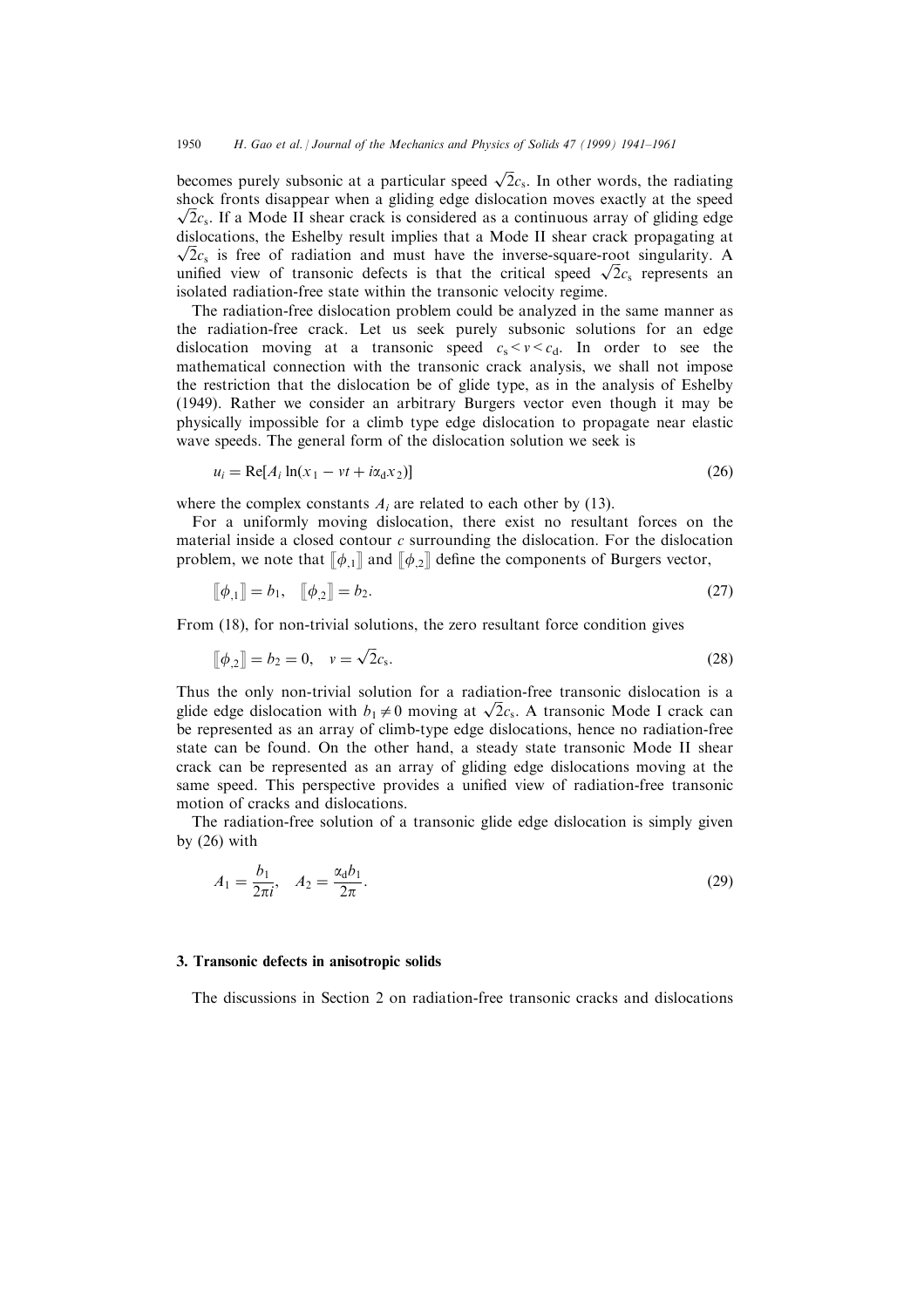in the isotropic elastic solid can be generalized to anisotropic elastic solids where there exist in general three different bulk wave speeds  $c_3 \leq c_2 \leq c_1$  in any given crystal orientation at which a moving defect is considered (Stroh, 1962). When these wave speeds are distinct, there are four different velocity regimes: subsonic regime with the speed of the defect in the velocity range  $0 \le v \le c_3$ , first transonic regime with  $c_3 < v < c_2$ , second transonic regime with  $c_2 < v < c_1$ , and supersonic regime with  $v > c_1$ . While subsonic dislocations have been discussed by Stroh (1962), and the general features of transonic and supersonic dislocations are reasonably well understood, possible existence of radiation-free transonic dislocations has not been investigated previously.

#### 3.1. Stroh's method

We will follow the method developed by Stroh (1962) for steady state dislocation motion in an anisotropic elastic solid. For steady state motion

$$
u_i = u_i(x_1 - vt, x_2), \quad \sigma_{ij} = \sigma_{ij}(x_1 - vt, x_2), \tag{30}
$$

the displacement solutions can be written in the form

$$
u_i = \text{Re}[A_i f(x_1 - vt + px_2)],\tag{31}
$$

where  $A_i$  is the eigenvector, and the constant p is the Stroh eigenvalue which is determined as follows. Substituting (31) into the Navier equation of motion

$$
C_{ijkl} \partial^2 u_k / \partial x_j \partial x_l = \rho \partial^2 u_i / \partial t^2, \qquad (32)
$$

where  $C_{ijkl}$  is the elastic modulus tensor, we arrive at the algebraic equation (Stroh, 1962; Eshelby et al., 1953)

$$
(C_{i1k1} - \rho v^2 \delta_{ik} + p C_{i1k2} + p C_{i2k1} + p^2 C_{i2k2}) A_k = 0.
$$
\n(33)

For a non-trivial solution of  $A_k$ , the determinant of the coefficient matrix must vanish

$$
||C_{i1k1} - \rho v^2 \delta_{ik} + pC_{i1k2} + pC_{i2k1} + p^2 C_{i2k2}|| = 0.
$$
 (34)

This sextic equation produces six eigenvalues. In the subsonic regime  $v < c_3$ , all the eigenvalues are complex and form three complex conjugate pairs. In the first transonic regime  $c_3 < v < c_2$ , two of the eigenvalues become real and generate a pair of diverging shock fronts at a moving defect. In the second transonic regime  $c_2 < v < c_1$ , four of the eigenvalues become real and generate two pairs of diverging shock fronts at the defect. In the supersonic regime  $v > c_1$ , all eigenvalues are real and there is no longer a subsonic component to the solution. Following Stroh (1962), we order and label the eigenvalues  $p_{+\alpha}$  ( $\alpha=1, 2, 3$ ) such that  $p_{+\alpha}$  becomes real when  $v \geq c_{\alpha}$ . We further order the eigenvalues in such a way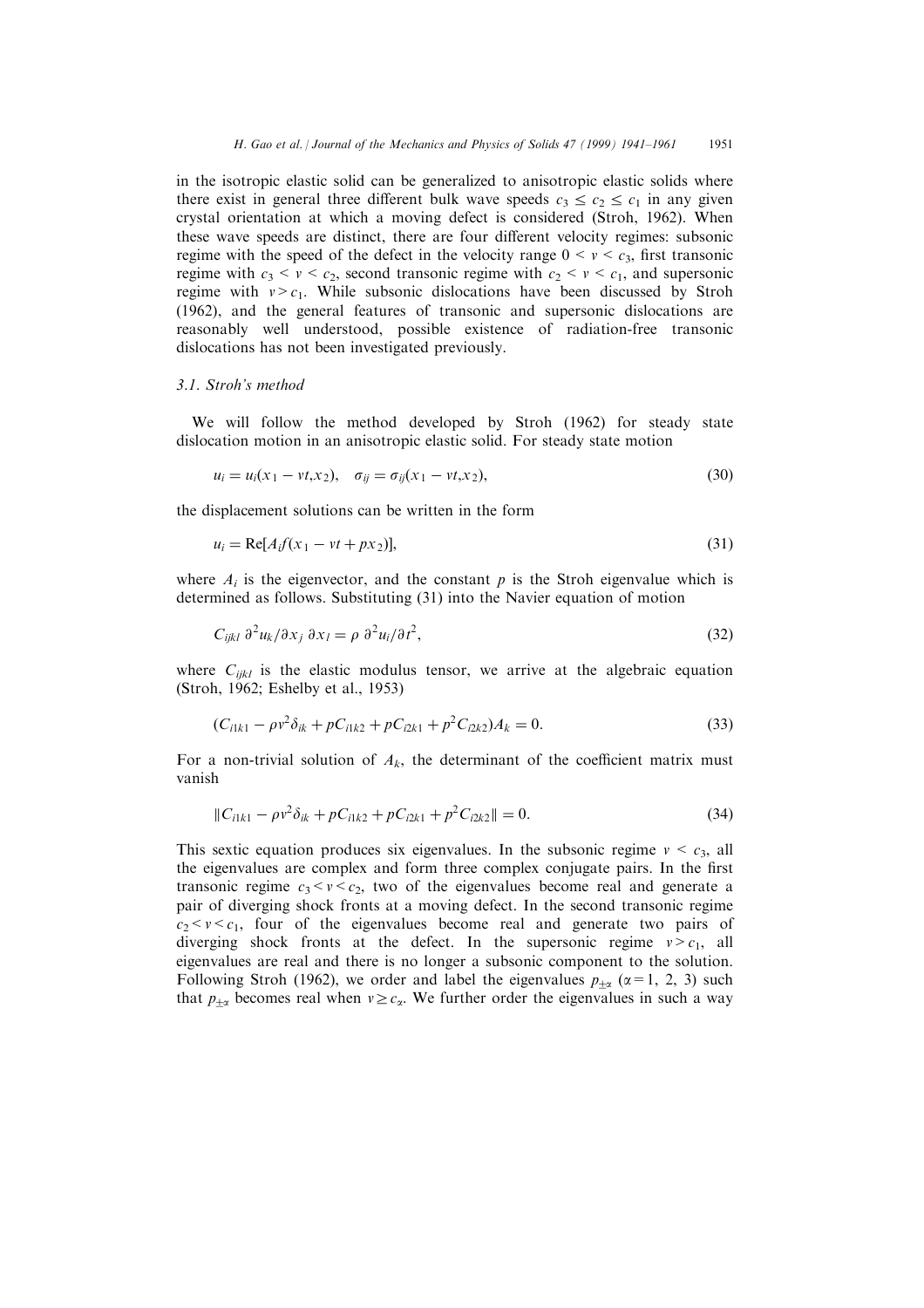that, if complex valued,  $p_{\alpha}$  has positive imaginary part while  $p_{-\alpha}$  has negative imaginary part.

The stresses are represented in terms of three stress functions

$$
\phi_i = \text{Re}[L_i f(x_1 - vt + px_2)] \tag{35}
$$

 $(i=1, 2, 3)$  as

$$
\sigma_{i1} = -\phi_{i,2} - \rho \dot{u}_i v, \quad \sigma_{i2} = \phi_{i,1}.
$$
\n(36)

After the displacement eigenvector  $A_k$  is found, Hooke's law relates the stress eigenvector  $L_i$  to  $A_k$  as

$$
L_i = (C_{i2k1} + pC_{i2k2})A_k.
$$
\n(37)

Similar to the calculations shown in Section 2, the resultant forces on the material inside a closed contour  $c$  can be calculated. The result is (Stroh, 1962)

$$
F_i = [\![\phi_i]\!].\tag{38}
$$

#### 3.2. Transonic cracks in orthotropic solids

Motivated by recent experiments (Coker and Rosakis, 1998; Liu et al., 1999) and theory (Huang et al., 1999) on dynamic crack propagation in fiber reinforced composites with orthotropic symmetry, we first study a transonic crack propagating along a symmetry plane (the  $x_1$ -direction) of an orthotropic solid. In this case, the in-plane and out-of-plane deformation decouple from each other. The Stroh eigenvalues governing the in-plane deformation are determined from

$$
\begin{vmatrix} C_{11} - \rho v^2 + p^2 C_{66} & p(C_{12} + C_{66}) \\ p(C_{12} + C_{66}) & C_{66} - \rho v^2 + p^2 C_{22} \end{vmatrix} = 0,
$$
\n(39)

where, following the convention, the fourth-order elastic moduli  $C_{ijkl}$  is condensed to a  $6 \times 6$  matrix  $C_{pq}$  following the subscript conversion rule  $(11) \rightarrow 1$ ,  $(22) \rightarrow 2$ ,  $(33) \rightarrow 3$ ,  $(23 \text{ or } 32) \rightarrow 4$ ,  $(13 \text{ or } 31) \rightarrow 5$ ,  $(12 \text{ or } 21) \rightarrow 6$  (e.g.,  $C_{1121} = C_{16}$ ). The two wave speeds in the direction of  $x_1$  associated with in-plane deformation are

$$
c_1 = \sqrt{\frac{C_{11}}{\rho}}, \quad c_2 = \sqrt{\frac{C_{66}}{\rho}}.
$$
\n(40)

In the transonic regime, the solution to (39) is

$$
p_{\pm 1} = \pm i\beta_1, \quad p_{\pm 2} = \pm \beta_2 \tag{41}
$$

where  $\beta_1$  and  $\beta_2$  are real and positive constants given by (Huang et al., 1999)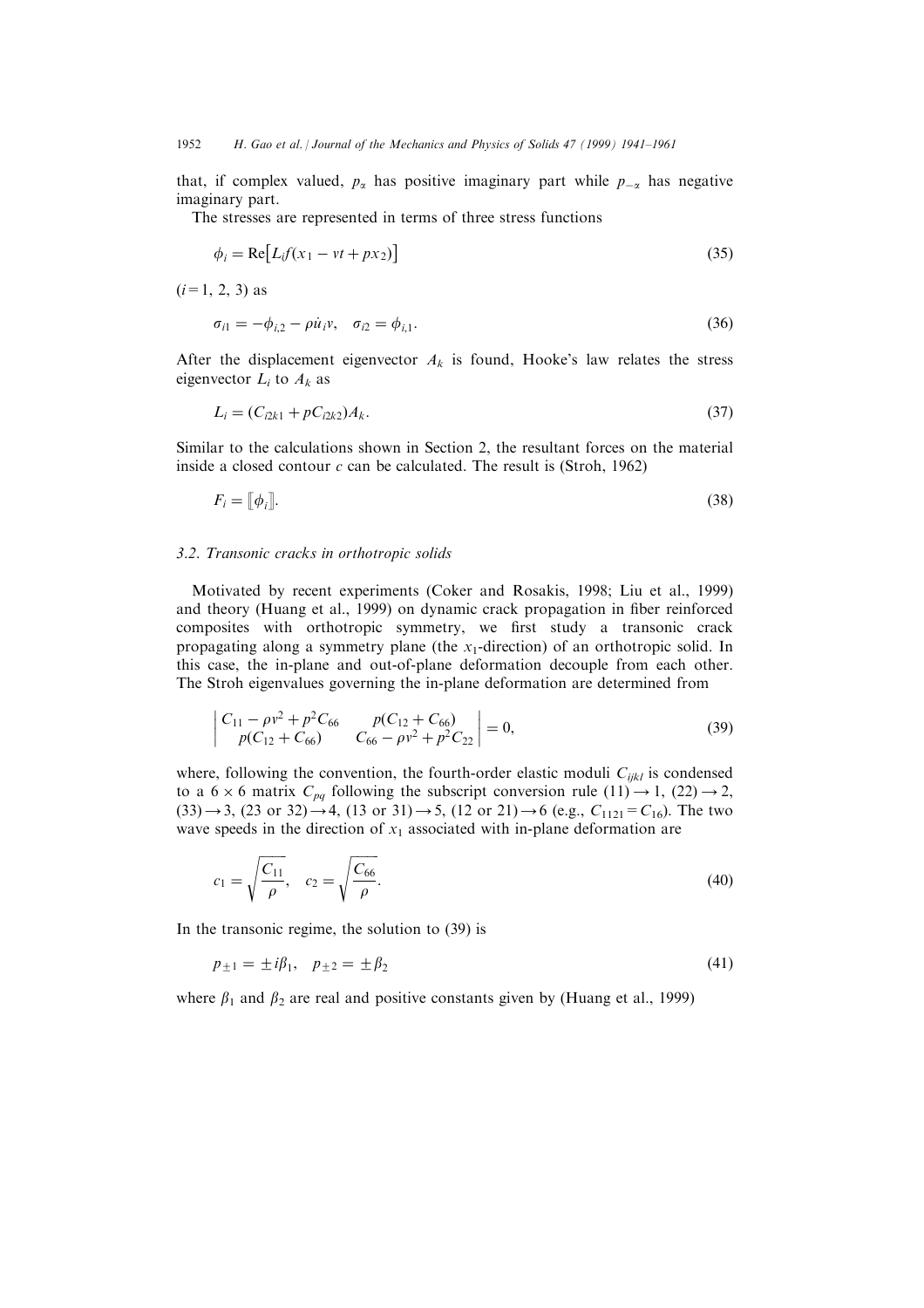$$
\beta_1 = \sqrt{\frac{\sqrt{B^2 + 4AC} + B}{2A}}, \quad \beta_2 = \sqrt{\frac{\sqrt{B^2 + 4AC} - B}{2A}}
$$
\n
$$
A = C_{22}C_{66}
$$
\n
$$
B = C_{11}C_{22} - (C_{22} + C_{66})\rho v^2 - C_{12}^2 - 2C_{12}C_{66}
$$
\n
$$
C = (C_{11} - \rho v^2)(\rho v^2 - C_{66}).
$$
\n(42)

We seek radiation-free solutions of a purely subsonic nature. By the pathindependence property of the J-integral, such solutions, if they exist, must have an inverse-square-root singularity near the crack tip. We thus write

$$
u_i = \text{Re}\big[A_i \sqrt{x_1 - vt + p_1 x_2}\big]
$$
  
\n
$$
\phi_i = \text{Re}\big[L_i \sqrt{x_1 - vt + p_1 x_2}\big]
$$
\n(43)

where the eigenvector  $A_i$  associated with the eigenvalue  $p_1$  is determined from

$$
(C_{11} - \rho v^2 + p_1^2 C_{66})A_1 + p_1(C_{12} + C_{66})A_2 = 0
$$
  

$$
p_1(C_{12} + C_{66})A_1 + (C_{66} - \rho v^2 + p_1^2 C_{22})A_2 = 0
$$
 (44)

to an arbitrary complex constant. Hooke's law, Eq. (37), becomes in the present case,

$$
L_1 = p_1 C_{66} A_1 + C_{66} A_2, \quad L_2 = C_{12} A_1 + p_1 C_{22} A_2. \tag{45}
$$

The two equations above can be combined to give a useful relation

$$
L_1 + L_2 p_1 = \rho v^2 A_2. \tag{46}
$$

For a Mode I crack, symmetry requires that  $\sigma_{12}$  vanish along the entire plane of the crack. This leads to

$$
L_1 = 0.\t\t(47)
$$

The traction-free condition on the crack surface requires  $\sigma_{22}=0$  there, which gives

$$
Re[iL_2] = 0,\t\t(48)
$$

indicating that  $L_2$  must be real. Combining (45) and (47), we obtain

$$
A_2 = -p_1 A_1 \tag{49}
$$

for Mode I. The second equation of the eigenvalue problem (44) then gives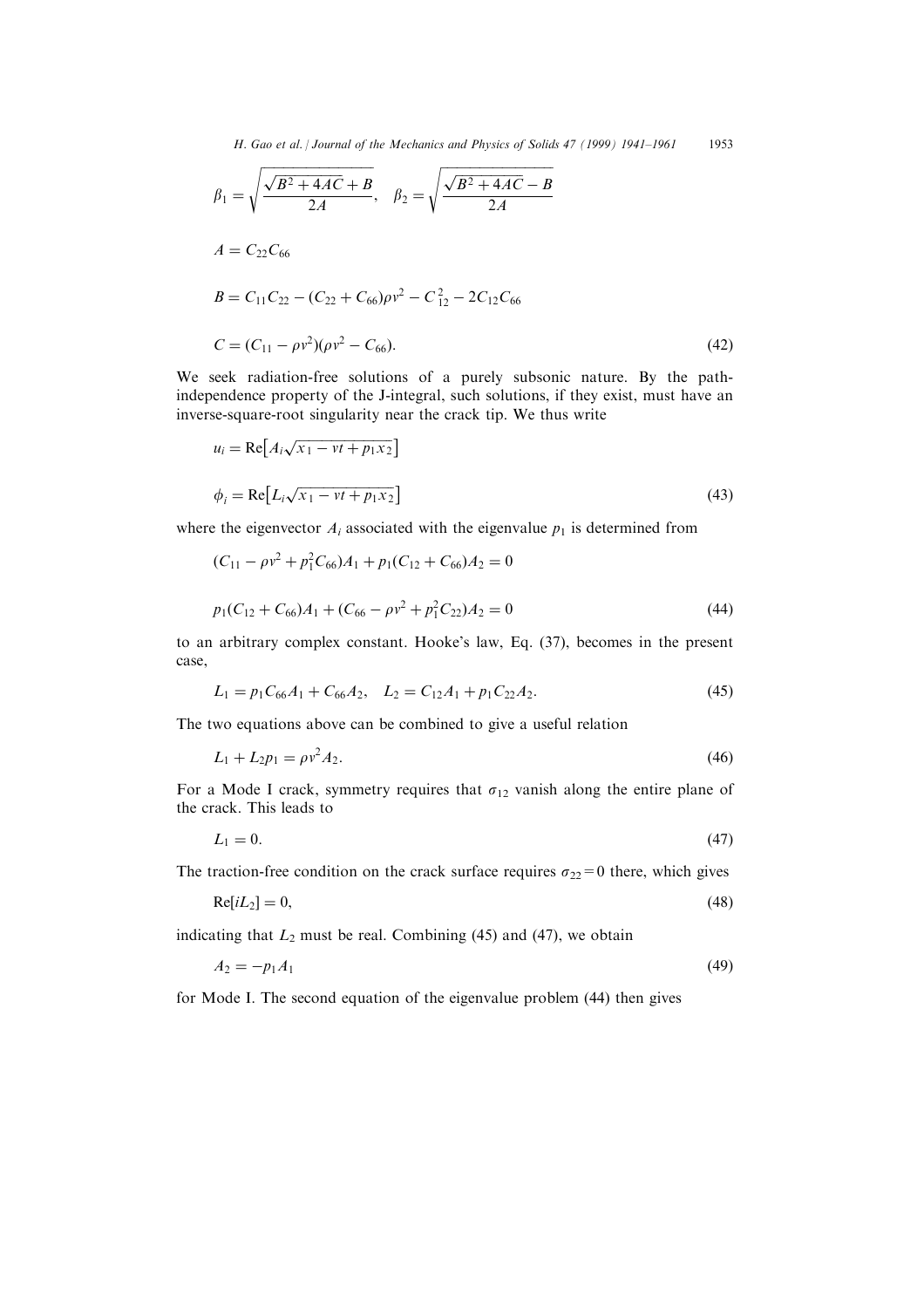1954 H. Gao et al. *| Journal of the Mechanics and Physics of Solids 47 (1999) 1941–1961* 

$$
(C_{22}p_1^2 - C_{12} - \rho v^2)A_2 = 0.
$$
\n(50)

The coefficient of  $A_2$  in the above parentheses is always negative in the entire transonic regime since  $p_1^2 = -\beta_1^2 < 0$ . The only solution is  $A_2 = 0$ , as well as  $A_1 = 0$ from (49). Therefore, there is no radiation-free state of a transonic crack under Mode I conditions.

For a Mode II crack, symmetry requires that  $\sigma_{22}$  vanishes along the entire plane of the crack. This leads to

$$
L_2 = 0.\t\t(51)
$$

The traction-free condition on the crack surface requires  $\sigma_{12}=0$  there, corresponding to

$$
Re[iL_1] = 0,\t\t(52)
$$

i.e.,  $L_1$  must be real. Inserting (51) into (45) leads to

$$
A_1 = -p_1 \frac{C_{22}}{C_{12}} A_2 \tag{53}
$$

for Mode II. The second equation of the eigenvalue problem (44) then gives

$$
f_{\rm II}(v)A_2 = 0,\t\t(54)
$$

where

$$
f_{\rm II}(v) = p_1^2 C_{22} C_{66} - C_{12} (C_{66} - \rho v^2). \tag{55}
$$

To have a non-trivial solution for  $A_2$ , as well as for  $A_1$  in (53), the coefficient  $f_{\text{II}}$ must vanish. Therefore, the critical condition for a radiation-free Mode II crack is thus

$$
f_{\rm II}(v) = -\beta_1^2 C_{22} C_{66} - C_{12} (C_{66} - \rho v^2) = 0.
$$
\n(56)

In contrast to the Mode I case, there always exists a solution for  $\nu$  within the transonic regime  $c_2 < v < c_1$  for a Mode II crack because

$$
f_{II}(c_1) = C_{12}\rho(c_1^2 - c_2^2) > 0, \quad f_{II}(c_2) = -\beta_1^2 C_{22} C_{66} < 0. \tag{57}
$$

Solving Eq. (56) with (42) gives the radiation-free speed

$$
v_{\rm rf} = \sqrt{\frac{C_{11}C_{22} - C_{12}^2}{\rho(C_{12} + C_{22})}}.
$$
\n(58)

This speed was first obtained by Huang et al. (1999) who studied the critical speed at which the singularity near the tip of a transonic crack becomes  $-1/2$ . For the Graphite/Epoxy unidirection fiber-reinforced composite, the calculated radiationfree speed is about  $v_{\text{rf}} = 4.532c_2 = 8700$  m/s, which is compared to the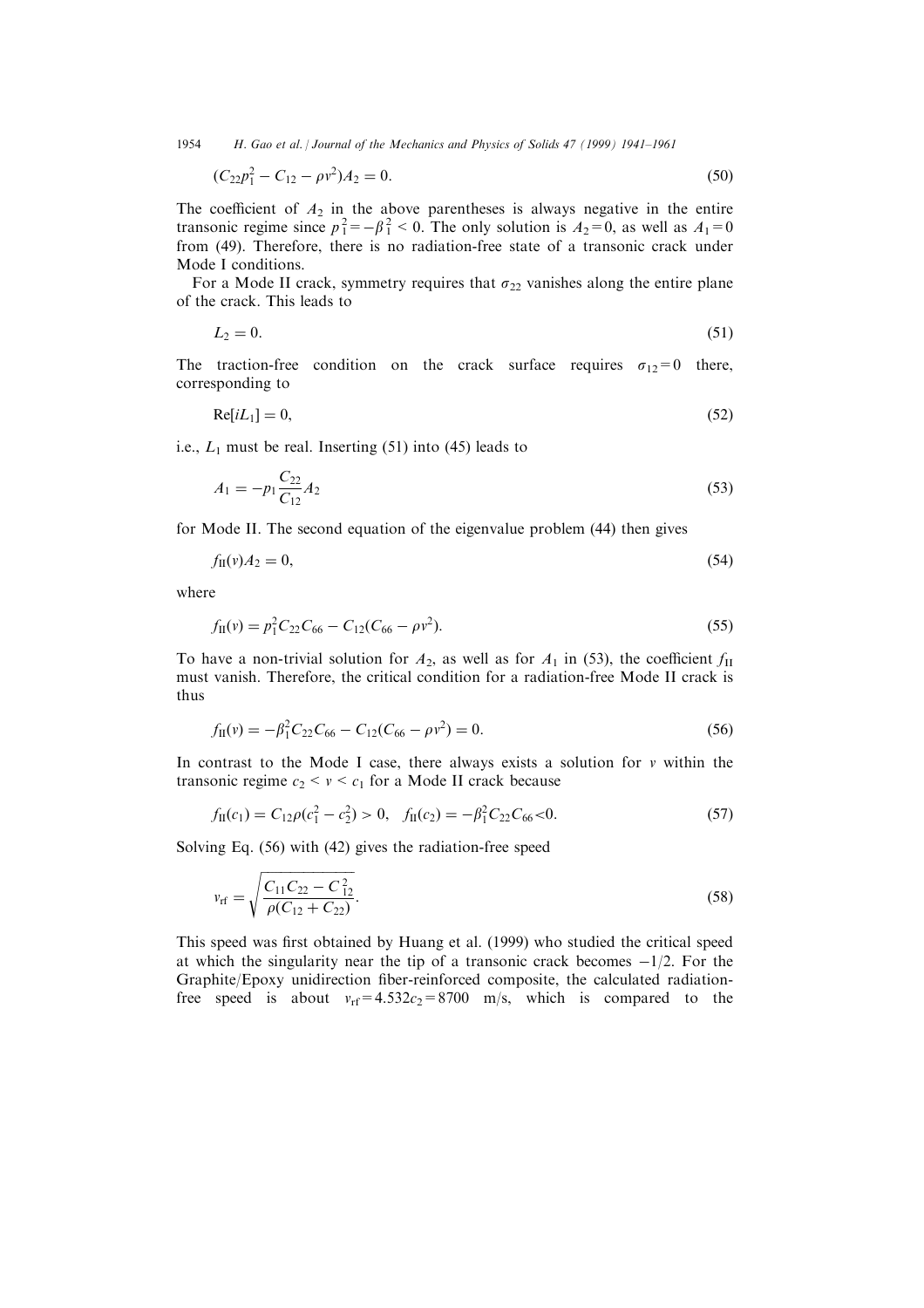experimentally observed stable crack tip velocity of approximately 8000 m/s. The difference can be attributed to the uncertainties in elastic constants of these composites and possibly also to non-linear interaction between the shock generation and the fracture process near the crack tip.

The above analysis indicates that a radiation-free transonic crack in orthotropic solids must be Mode II, similar to the isotropic case. Defining the stress intensity factor  $K$  such that the shear stress ahead of the crack tip is

$$
\sigma_{12} = \frac{K}{\sqrt{2\pi(x_1 - vt)}}.
$$
\n(59)

It follows that for the present case,

$$
L_1 = \frac{2K}{\sqrt{2\pi}}, \quad A_1 = -\frac{2p_1C_{22}K}{\rho v^2 C_{12}\sqrt{2\pi}}, \quad A_2 = \frac{2K}{\rho v^2 \sqrt{2\pi}}.
$$
(60)

The relative crack surface displacements are

$$
\Delta u_1 = \frac{4\beta_1 C_{22} K}{\rho v_{\rm rf}^2 C_{12} \sqrt{2\pi}} \sqrt{vt - x_1}, \quad \Delta u_2 = 0.
$$
\n(61)

The usual crack closure integral leads to the energy release rate

$$
G = \frac{\beta_1 C_{22} K^2}{2\rho v_{\rm rf}^2 C_{12}}.
$$
\n(62)

# 3.3. Transonic dislocations in orthotropic solids

We now show that the radiation-free speed of a transonic dislocation propagating along a symmetry plane of an orthotropic solid is identical to that of a crack.

We seek possible radiation-free solutions of a transonic dislocation of Burgers vector  $b_i$  (*i*=1, 2) and write

$$
u_i = \text{Re}[A_i \ln(x_1 - vt + p_1 x_2)],
$$

$$
\phi_i = \text{Re}[L_i \ln(x_1 - vt + p_1 x_2)],\tag{63}
$$

where  $A_i$  is related to the Burgers vector  $b_i$  by

$$
b_i = \text{Re}[2\pi i A_i].\tag{64}
$$

There are no resultant forces on the material inside a closed contour around the dislocation. Inserting (63) into (38) leads to

$$
Re[iL_k] = 0. \t\t(65)
$$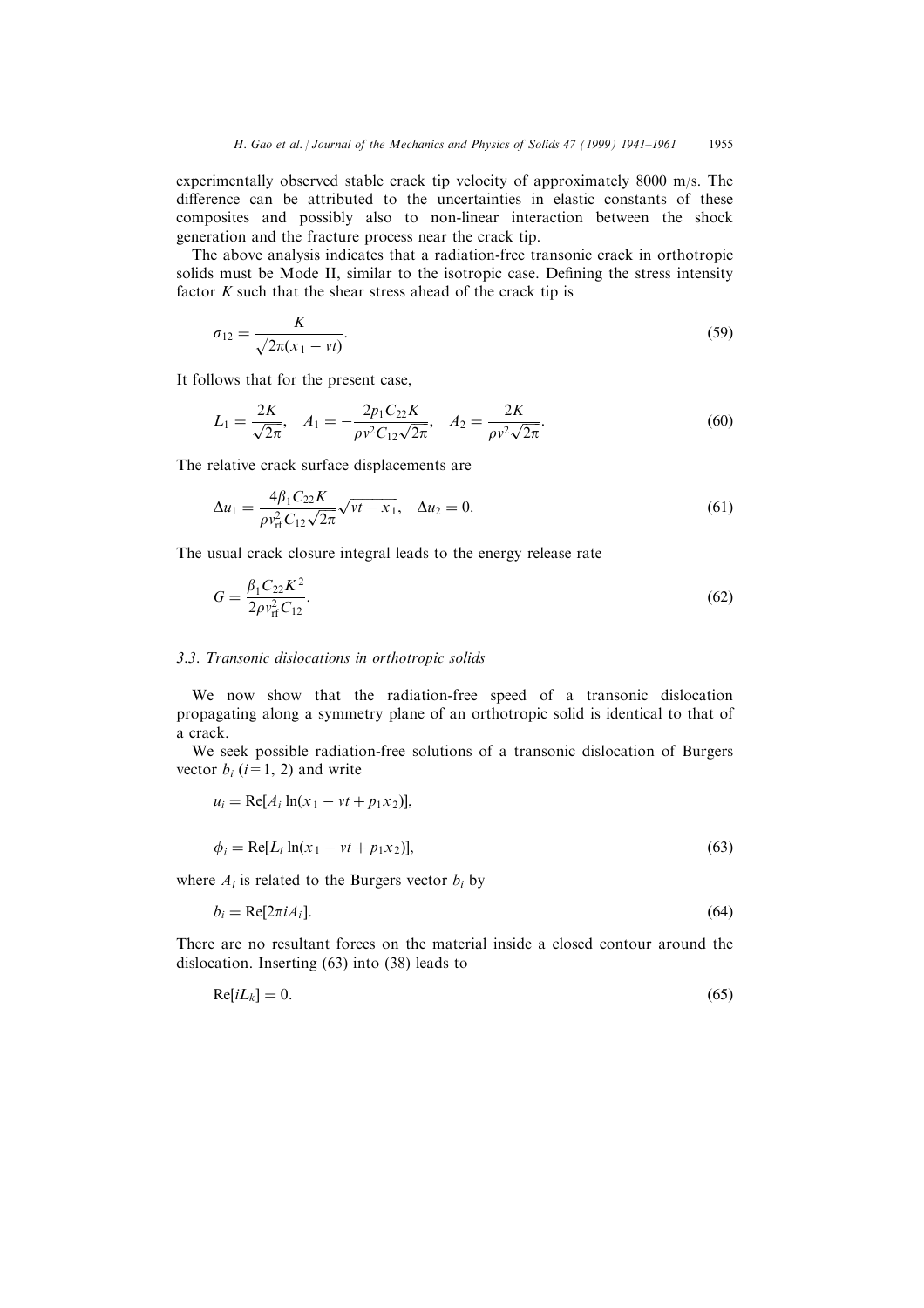For a climb edge dislocation (i.e.,  $b_1=0$ ), the shear stress  $\sigma_{12}$  vanishes along the plane of motion due to symmetry, which when combined with (65) requires

$$
L_1 = 0, \quad \text{Re}[iL_2] = 0. \tag{66}
$$

These are identical to the conditions given in (47) and (48) on the eigenvector  $L_i$ for the radiation-free Mode I crack. Following the same analysis given in (49) and (50) leads to the conclusion that there is no radiation-free state of a transonic climb edge dislocation.

For a glide edge dislocation (i.e.,  $b_2=0$ ), the normal stress  $\sigma_{22}$  vanishes along the plane of motion due to symmetry, which when combined with (65) requires

$$
L_2 = 0, \quad \text{Re}[iL_1] = 0. \tag{67}
$$

These are identical to the conditions given in (51) and (52) on the eigenvector  $L<sub>i</sub>$ for the radiation-free Mode II crack. Therefore, following the same steps from  $(53)$  $-(58)$  yields a radiation-free speed of a transonic dislocation identical to that of a transonic crack given in (58).

As has been discussed in the isotropic case, the connection between a climb edge dislocation and a Mode I crack, and that between a glide edge dislocation and a Mode II shear crack are not surprising because the crack can be modeled as a continuous array of dislocations moving at the same speed.

#### 3.4. Radiation-free defects in general anisotropic solids

We now attempt to generalize the analysis of radiation-free transonic defects to the case of general anisotropic solids where there exist in general three different bulk wave speeds  $c_3 < c_2 < c_1$  in any given crystal orientation at which a moving defect is considered (Stroh, 1962). We consider separately the case of first transonic regime  $c_3 < v < c_2$  and second transonic regime  $c_2 < v < c_1$ . We will discuss a radiation-free transonic dislocation and a radiation-free transonic crack in the same setting.

In the first transonic regime, the eigenvalues  $p_{+3}$  are real while  $p_{+1}$  and  $p_{+2}$  are complex valued. We seek purely subsonic solutions where the supersonic component relating to  $p_{+3}$  vanish. In that case, the displacement field and the stress functions for a radiation-free transonic dislocation are written in the form,

$$
u_k = \text{Re}[A_{k1} \ln(z_1) + A_{k2} \ln(z_2)], \quad \phi_k = \text{Re}[L_{k1} \ln(z_1) + L_{k2} \ln(z_2)], \tag{68}
$$

where  $z_{\alpha}=x_1-vt+p_{\alpha}x_2$ . Similarly, the corresponding fields for a radiation-free transonic crack are

$$
u_k = \text{Re}\big[A_{k1}\sqrt{z_1} + A_{k2}\sqrt{z_2}\big], \quad \phi_k = \text{Re}\big[L_{k1}\sqrt{z_1} + L_{k2}\sqrt{z_2}\big].\tag{69}
$$

We do not normalize the eigenvectors so that arbitrary constant coefficients are not necessary in the above superposition.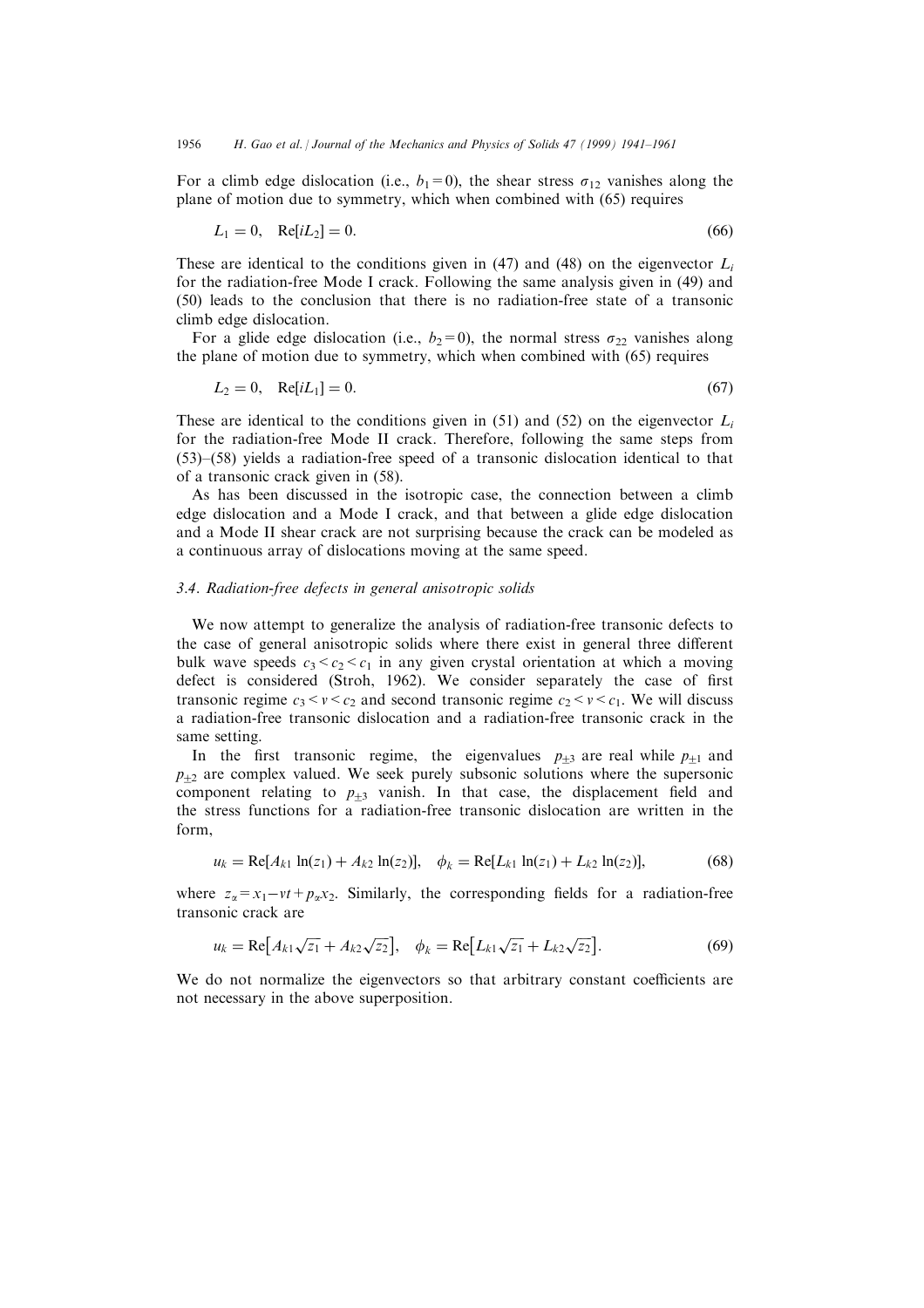Requiring that the tractions on the upper and lower surfaces of a crack vanish or that the resultant forces on the material inside a closed contour around a dislocation vanish, we obtain

$$
Re[i(L_{k1} + L_{k2})] = 0.
$$
\n(70)

These are three conditions for  $k=1, 2, 3$ .

According to (33), the two displacement eigenvectors  $A_{k\alpha}$  ( $\alpha=1, 2$ ) are determined from the algebraic equation

$$
(C_{i1k1} - \rho v^2 \delta_{ik} + p_{\alpha} C_{i1k2} + p_{\alpha} C_{i2k1} + p_{\alpha}^2 C_{i2k2}) A_{k\alpha} = 0
$$
\n(71)

to two arbitrary complex constants, one for  $A_{k1}$  and one for  $A_{k2}$ . According to (37), the two stress eigenvectors  $L_{k\alpha}$  are related to  $A_{k\alpha}$  by

$$
L_{i\alpha} = (C_{i2k1} + p_{\alpha} C_{i2k2}) A_{k\alpha}.
$$
\n(72)

Therefore, the mathematical problem of the existence of radiation-free states in the first transonic regime is reduced to having four unknown real constants (two complex constants in the two displacement eigenvectors) satisfy three real equations given in  $(70)$ . Since this could be posed as a  $4\times4$  homogeneous algebraic equation problem with one null equation, the determinant of the coefficient matrix is always zero and a non-trivial solution can always be found for any given velocity of a moving defect. Therefore, we have arrived at the following theorem for radiation-free transonic defects:

**Theorem.** At any given velocity in the first transonic regime, there always exists a radiation-free transonic state of a moving defect in an anisotropic solid.

In the relatively familiar subsonic regime, a crack moves without radiation with arbitrary mixity of fracture Modes I, II and III; a dislocation moves without radiation with arbitrary Burgers vector. In the first transonic regime, although it is always possible to find a radiation-free state, the mode mixity of a crack or the Burgers vector of a dislocation is constrained. This can be seen from the fact that there are three constraint equations in (70) on four degrees of freedom from the displacement eigenvectors. Consider a trivial example of an orthotropic solid where there are two wave speeds associated with in-plane deformation and one wave speed associated with out-of-plane deformation. Without loss of generality, we label the in-plane wave speeds as  $c_2$  and  $c_1$ , with  $c_2 < c_1$ , and the out-of-plane wave speed  $c_3$ . If  $c_3 < c_2$ , the first transonic regime  $c_3 < v < c_2$  corresponds to the subsonic motion for the in-plane deformation so that a mixed Mode I/II crack or a mixed glide/climb edge dislocation moves without radiation. If  $c_2 < c_3$ , the first transonic regime  $c_2 < v < c_3$  changes to the subsonic motion for the out-of-plane deformation so that a Mode III crack or a screw dislocation moves without radiation. From this example, we see that the fracture mode or the Burgers vector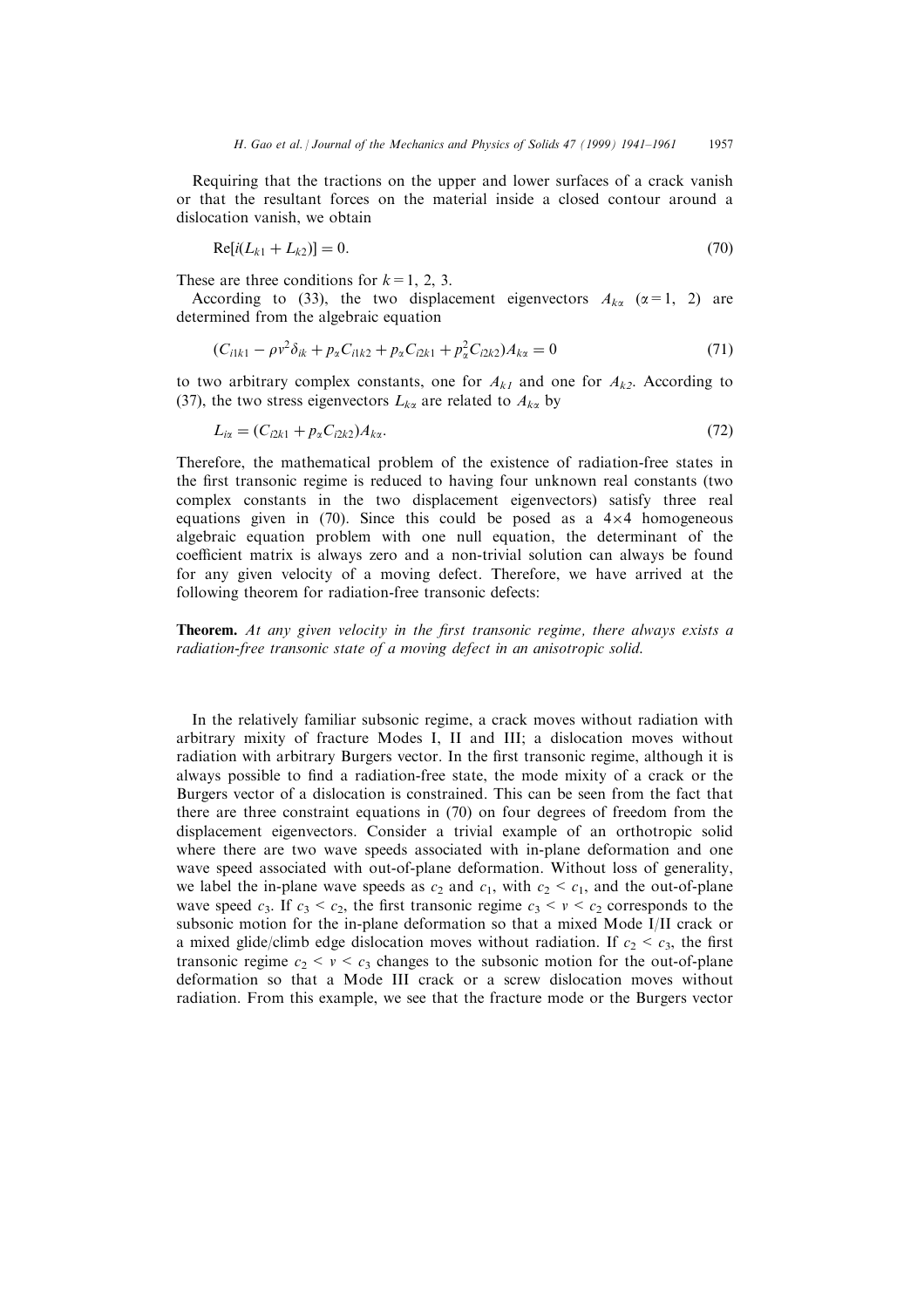cannot be arbitrarily chosen for the radiation-free state in the first transonic regime.

For the second transonic regime, two pairs of eigenvalues  $p_{+2}$  and  $p_{+3}$  are real while  $p_{+1}$  are complex valued. We seek subsonic solutions by writing the displacement field and the stress functions for a radiation-free transonic dislocation in the form,

$$
u_k = \text{Re}[A_k \ln(z_1)], \quad \phi_k = \text{Re}[L_k \ln(z_1)]. \tag{73}
$$

Similarly, the corresponding fields for a radiation-free transonic crack are

$$
u_k = \text{Re}\big[A_k \sqrt{z_1}\big], \quad \phi_k = \text{Re}\big[[L_k \sqrt{z_1}\big].\tag{74}
$$

The condition of no crack face traction or no spurious forces on a dislocation requires

$$
Re[iL_k] = 0,\t\t(75)
$$

which gives three real equations for  $k=1, 2, 3$ . According to (33), the displacement eigenvector  $A_k$  is determined from the algebraic equation

$$
(C_{i1k1} - \rho v^2 \delta_{ik} + p_1 C_{i1k2} + p_1 C_{i2k1} + p_1^2 C_{i2k2}) A_k = 0
$$
\n(76)

to an arbitrary complex constant. According to (37), the stress eigenvector  $L_k$  is related to  $A_k$  by

$$
L_i = (C_{i2k1} + p_1 C_{i2k2})A_k.
$$
\n(77)

Therefore, the mathematical problem of the existence of radiation-free states in the second transonic regime is reduced to having two unknown real constants (one complex constant in the displacement eigenvector) satisfy three real equations given in (75). In this case, a non-trivial solution cannot be guaranteed unless significant symmetry conditions exist. For example, as soon as the in-plane deformation is decoupled from the out-of-plane deformation, the existence of radiation-free states in the second transonic regime could be posed as a homogeneous algebraic problem of finding two unknown real constants in the displacement eigenvector which satisfy two real equations given in (75) for  $k=1$ , 2. A radiation-free speed can then be determined by requiring that the determinant of the coefficient matrix vanish. The radiation-free speed  $\sqrt{2}c_s$  for an isotropic solid and that of (58) for an orthotropic solid correspond to the isolated radiation-free state in the second transonic regime for anisotropic solids of special symmetry. In general, the existence of such states depends on both the crystal symmetry of the solid and the defect orientation. Further case studies of various classes of anisotropic solids in the second transonic regime are deferred to future work on this subject.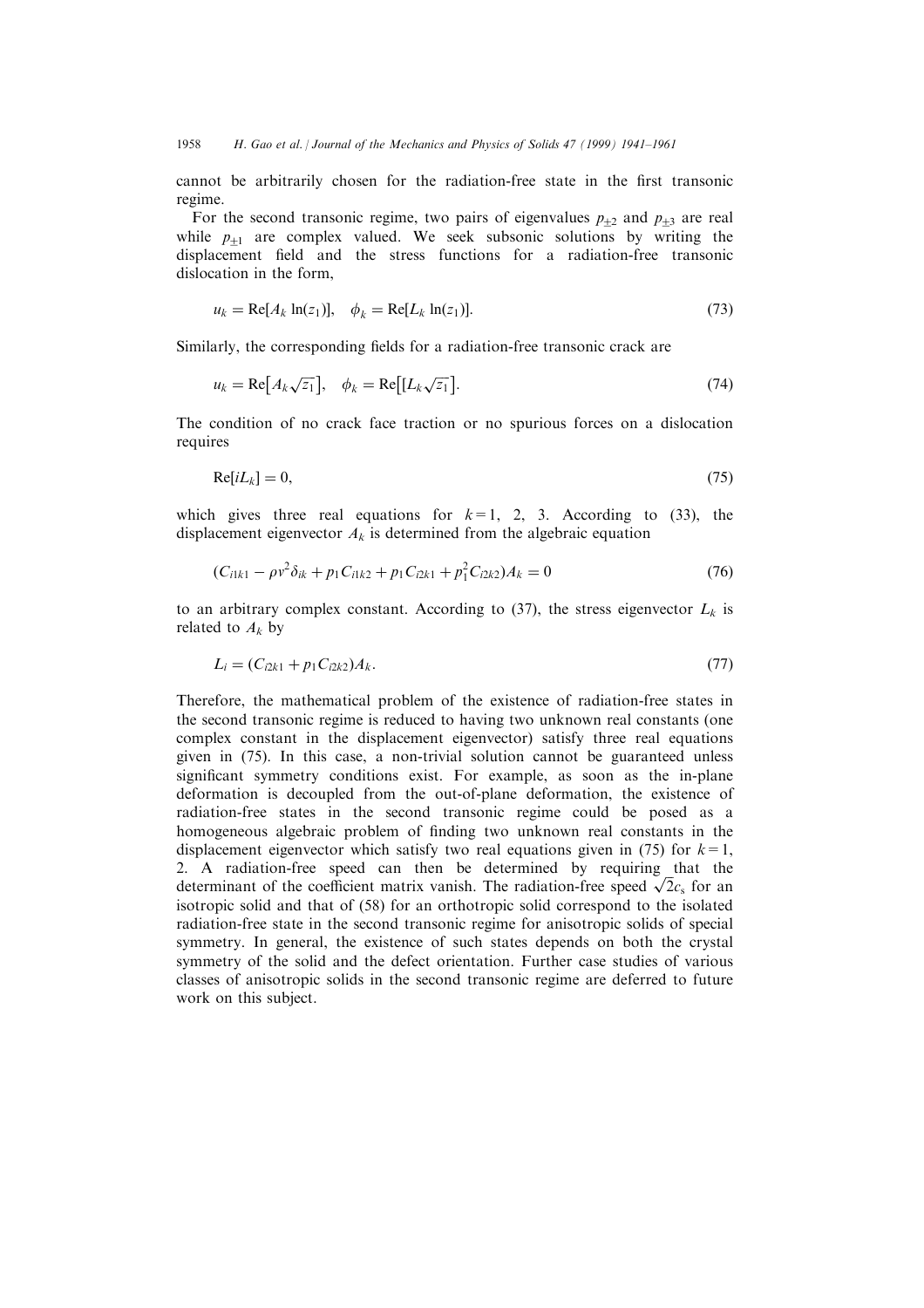# 4. Summary

In this paper, we have achieved the following:

- 1. A mathematical framework is developed in which the radiation-free transonic cracks and dislocations can be studied simultaneously for comparison. Instead of deriving the full transonic solutions and investigating the conditions under which the supersonic components of the solutions vanish, we probe the existence of radiation-free solutions in the transonic regime. The equivalence of these two approaches is guaranteed by the uniqueness theorem of elasticity.
- 2. We have attempted to provide a unified treatment of transonic motion of dislocations and cracks. We showed that radiation-free transonic motion of a glide dislocation in an isotropic solid is indeed possible at  $\sqrt{2}c_s$ , rederiving the Eshelby theorem, and that such a critical speed does not apply to a climb dislocation, verifying the analysis of Weertman (1967). These results are then linked to radiation-free motion of Mode II shear cracks at  $\sqrt{2}c_s$ , which corresponds to a square-root singular crack tip stress field (Freund, 1979; Broberg, 1989).
- 3. Stroh's method of analyzing steady-state motion of defects has been used to generalize the Eshelby theorem of radiation-free transonic dislocation to orthotropic and anisotropic elastic solids. In the case of orthotropic solids, our results agree with the analysis of asymptotic crack tip field of Huang et al. (1999) and agrees well with experimental observations of steady state transonic shear fracture in fiber-reinforced composites (Coker and Rosakis, 1998). We have given a proof of existence of the radiation-free speed in the orthotropic case.
- 4. For general anisotropic elastic solids, there are in general three wave speeds  $c_3 < c_2 < c_1$  in any given crystal orientation at which a moving defect is considered. In the first transonic regime  $c_3 < v < c_2$ , we have shown that there always exists a radiation-free state for any given velocity of a moving defect. In contrast to the subsonic regime where a crack of arbitrary mode mixity or a dislocation of arbitrary Burgers vector moves without radiation, cracks or dislocations in the first transonic regime must have a specific mode mixity or Burgers vector in order to move without radiation. In the second transonic regime  $c_2 < v < c_1$ , the radiation-free states usually do not exist unless significant symmetry conditions exist. Examples of existence include isotropic and orthotropic solids. Such states appear to depend on both the symmetry properties of the material and the defect orientation.

# Acknowledgements

The work of HG was supported by a Humboldt Research Fellowship Award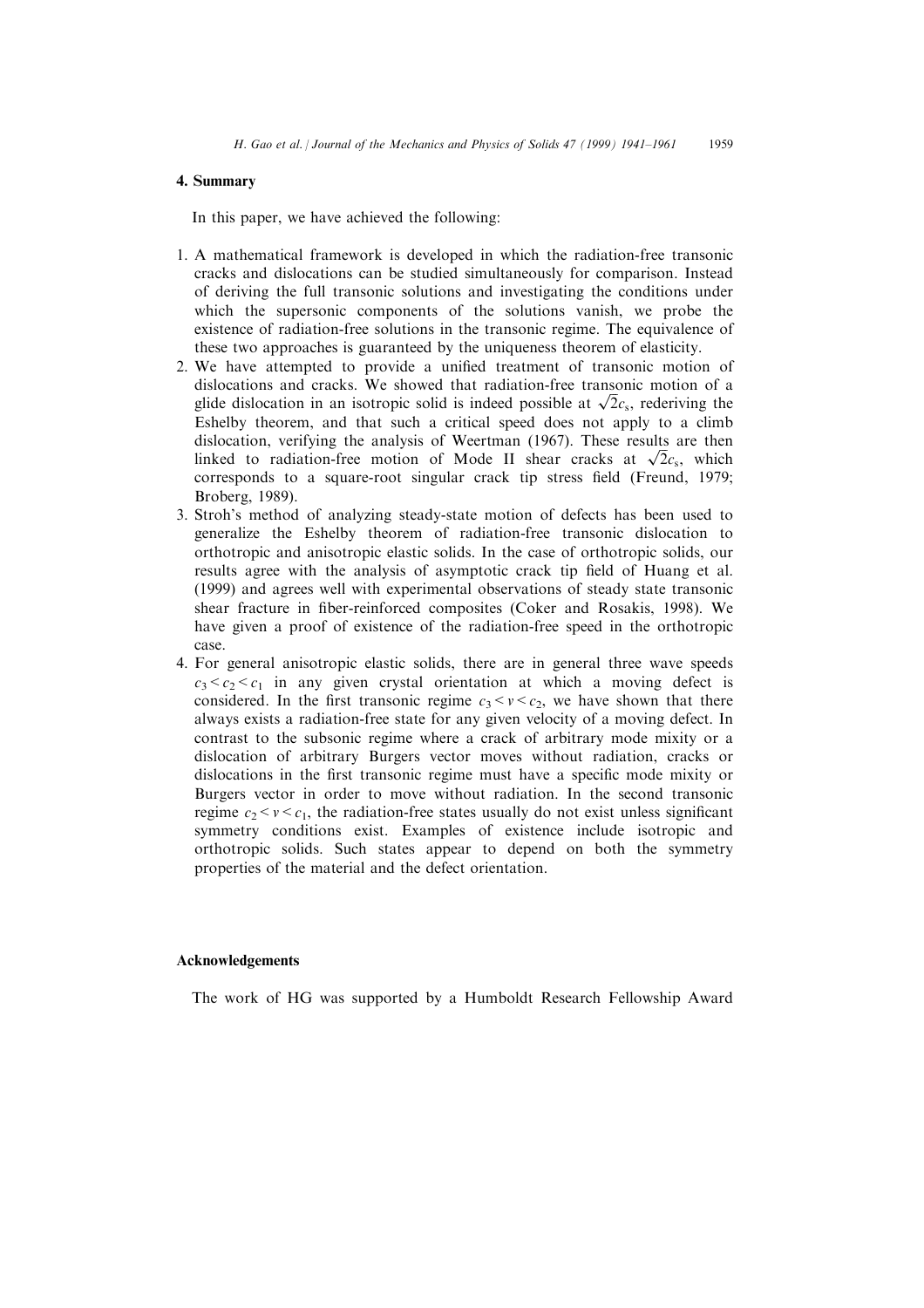during a sabbatical visit at the Max-Planck-Institut für Metallforschung, Stuttgart, Germany. The work of YH was supported by the NSF through Grant CMS-9610491. The work of AJR was supported by ONR through Grant N00014-95-1- 0453 and by NSF through Grant MSS-9024838. Professor L. B. Freund and an anonymous reviewer made useful comments on the final manuscript.

#### References

- Abraham, F.F., Brodbeck, D., Rafey, R.A., Rudge, W.E., 1994. Instability dynamics of fracture: a computer simulation investigation. Phys. Rev. Lett. 73, 272-275.
- Archuleta, R.J., 1982. Analysis of near source static and dynamic measurements from the 1979 Imperial Valley earthquake. Bulletin of the Seismological Soc. of America 72, 1927–1956.
- Broberg, K.B., 1989. The near-tip field at high crack velocities. Int. J. Fracture 39, 1-13.
- Burridge, R., 1973. Admissible speeds for plane-strain self-similar shear cracks with friction but lacking cohesion. Geophysical J. of the Royal Astronomical Soc. 35, 439-455.
- Burridge, R., Conn, G., Freund, L.B., 1979. The stability of a plane strain shear crack with finite cohesive force running at intersonic speeds. J. of Geophysics Res. 84, 2210-2222.
- Coker, D., Rosakis, A.J., 1998. Experimental observations of intersonic crack growth in asymmetrically loaded unidirectional composite plates. Caltech SM Report No. 98-16, California Institute of Technology, Pasadena, California, June, 1998.
- Eshelby, J.D., 1949. Uniformly moving dislocations. Proc. Phys. Soc. 62A, 307-314.
- Eshelby, J.D., Read, W.T., Shockley, W., 1953. Anisotropic elasticity with applications to dislocation theory. Acta Metall. 1, 251-259.
- Freund, L.B., 1979. The mechanics of dynamic shear crack propagation. J. of Geophysics Res. 84, 2199±2209.
- Freund, L.B., 1990. Dynamic fracture mechanics. Cambridge University Press, Cambridge, UK.
- Gao, H., 1993. Surface roughening and branching instabilities in dynamic fracture. J. Mech. Phys. Solids 41, 457-486.
- Georgiadis, H.G., 1986. On the stress singularity in steady-state transonic shear crack propagation. Int. J. Frac. 30, 175-180.
- Gumbsch, P., Gao, H., 1999 Dislocations faster than the speed of sound, Science 283, 965-968.
- Hirth, J.P., Lothe, J., 1982. Theory of dislocations. John Wiley and Sons, New York Chapter 7.
- Hoover, W.G., Hoover, N.E., Moss, W.C., 1977. Steady state dislocation motion via molecular dynamics. Phys. Lett. A  $63A$ ,  $324-326$ .
- Huang, Y., Wei, W., Liu, C., Rosakis, A.J., 1999. Analysis of intersonic crack growth in unidirectional fiber-reinforced composites. J. Mech. Phys. Solids (in press).
- Liu, C., Rosakis, A.J., Stout, M., Lovato, M., Ellis, R. 1999. On the application of CGS interferometry to the study of mode-I dynamic crack growth in unidirectional composites (in preparation).
- Payton, R.C., 1989. Transient stresses in a transversely isotropic solid caused by a dislocation moving at tran- or super-sonic speeds. Z. Angew. Math. Phys. 40, 133-138.
- Payton, R.C., 1995. Steady state stresses induced in a transversely isotropic elastic solid by a moving dislocation. Z. Angew. Math. Phys.  $46$ ,  $282-288$ .
- Rosakis, A.J., Coker, D., Samundrala, O., 1998. Shear dominated intersonic crack growth in weakly bonded Homalite-100 plates. Caltech SM Report No. 98-17, California Institute of Technology, Pasadena, California, June, 1998.
- Simonov, I.V., 1983. Behavior of solutions of dynamic problems in the neighborhood of the edge of a cut moving at transonic speed in an elastic medium. Mechanics of Solids (Mechanika Tverdogo Tela) 18, 100-106.
- Slepyan, L.I., 1981. The problem of the propagation of a cut at transonic velocity. Soviet Phys. 26, 1192±1193.
- Stroh, A.N., 1962. Steady state problems in anisotropic elasticity. J. Math. Phys. 41, 77-103.